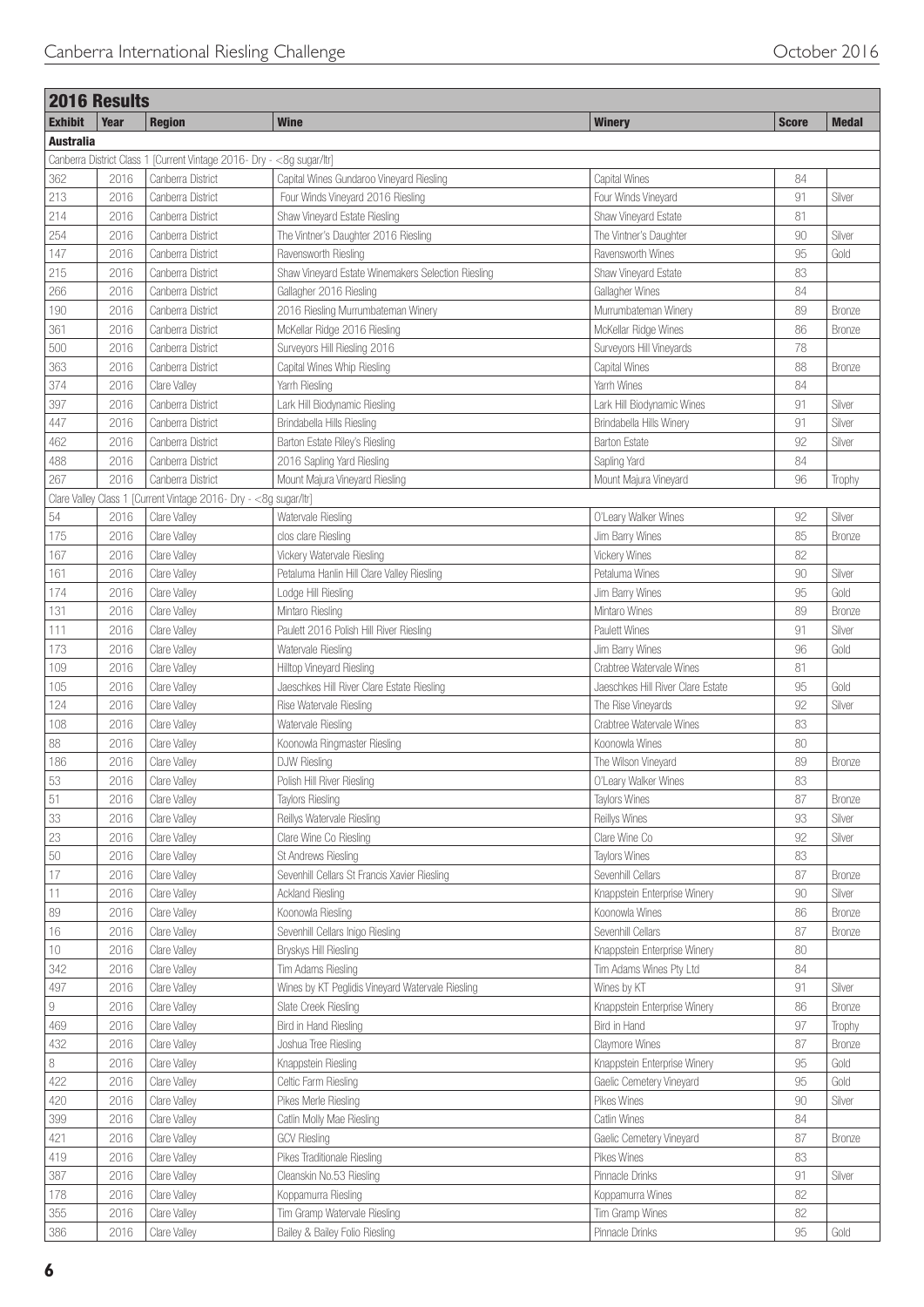|                      | <b>2016 Results</b> |                                                                 |                                                           |                             |              |               |
|----------------------|---------------------|-----------------------------------------------------------------|-----------------------------------------------------------|-----------------------------|--------------|---------------|
| <b>Exhibit</b>       | Year                | <b>Region</b>                                                   | <b>Wine</b>                                               | <b>Winery</b>               | <b>Score</b> | <b>Medal</b>  |
| 185                  | 2016                | Clare Valley                                                    | Watervale Riesling                                        | The Wilson Vineyard         | 87           | <b>Bronze</b> |
| 329                  | 2016                | Clare Valley                                                    | Pioneer Road Clare Valley Riesling                        | Project Wine                | 81           |               |
| 326                  | 2016                | Clare Valley                                                    | Naked Run The First Riesling                              | Naked Run Wines             | 91           | Silver        |
| 287                  | 2016                | Clare Valley                                                    | Leo Buring Clare Valley Riesling                          | Leo Buring Pty Ltd          | 85           | <b>Bronze</b> |
| 285                  | 2016                | Clare Valley                                                    | Annie's Lane Quelltaler Riesling                          | Annie's Lane at Quelltaler  | 90           | Silver        |
| 149                  | 2016                | Clare Valley                                                    | Riposte The Scimitar                                      | <b>Riposte Wines</b>        | 90           | Silver        |
| 286                  | 2016                | Clare Valley                                                    | Leo Buring Leonay Riesling                                | Leo Buring Pty Ltd          | 93           | Silver        |
| 263                  | 2016                | Clare Valley                                                    | Eldredge 2016 Riesling                                    | Eldredge Vineyards          | 84           |               |
| 255                  | 2016                | <b>Clare Valley</b>                                             | Little Brampton Flagpole Riesling                         | Little Brampton Wines       | 87           | <b>Bronze</b> |
| 200                  | 2016                | Clare Valley                                                    | Rieslingfreak No. 3 Clare Valley Riesling                 | John Hughes Wines           | 95           | Gold          |
| 187                  | 2016                | Clare Valley                                                    | Polish Hill River Riesling                                | The Wilson Vineyard         | 84           |               |
| 498                  | 2016                | Clare Valley                                                    | Wines by KT Churinga Vineyard Watervale Riesling          | Wines by KT                 | 85           | Bronze        |
| 373                  | 2016                | Clare Valley                                                    | Glass Half Full Riesling                                  | ArtWine                     | 84           |               |
| 512                  | 2016                | Clare Valley                                                    | Skillogalee Riesling                                      | Skillogalee Wines           | 91           | Silver        |
| 431                  | 2016                | Clare Valley                                                    | <b>Superstition Reserve Riesling</b>                      | Claymore Wines              | 83           |               |
|                      |                     |                                                                 |                                                           |                             |              |               |
|                      |                     | Eden Valley Class 1 [Current Vintage 2016- Dry - <8g sugar/ltr] |                                                           |                             |              |               |
| 86                   | 2016                | Eden Valley                                                     | Basedow's Eden Valley Riesling                            | <b>Basedow Wines</b>        | 84           |               |
| 159                  | 2016                | Eden Valley                                                     | Eden Trail Riesling                                       | Thorn Clarke Wines          | 90           | Silver        |
| 150                  | 2016                | Eden Valley                                                     | Eden Valley Riesling                                      | St Hallett Wines            | 85           | <b>Bronze</b> |
| 257                  | 2016                | Eden Valley                                                     | Wonderland of the Eden Valley Riesling                    | Dandelion Vineyards         | 86           | Bronze        |
| 158                  | 2016                | Eden Valley                                                     | Sandpiper Riesling                                        | Thorn Clarke Wines          | 90           | Silver        |
| 201                  | 2016                | Eden Valley                                                     | Rieslingfreak No. 4 Eden Valley Riesling                  | John Hughes Wines           | 85           | <b>Bronze</b> |
| 256                  | 2016                | Eden Valley                                                     | Enchanted Garden of the Eden Valley Riesling              | Dandelion Vineyards         | 86           | <b>Bronze</b> |
| 197                  | 2016                | Eden Valley                                                     | Gibson Eden valley Riesling                               | Gibson Wines                | 92           | Silver        |
|                      | 2016                | Eden Valley                                                     | Elderton Eden Valley Riesling                             | Elderton Wines              | 92           | Silver        |
| 166                  | 2016                | Eden Valley                                                     | Vickery Eden Valley Riesling                              | Vickery Wines               | 87           | <b>Bronze</b> |
| 291                  | 2016                | Eden Valley                                                     | Saltram Mamre Eden Valley Riesling                        | Saltram Wine Estate         | 82           |               |
| 84                   | 2016                | Eden Valley                                                     | Hentley Farm Riesling                                     | Hentley Farm                | 96           | Gold          |
| 83                   | 2016                | Eden Valley                                                     | Rileys of Eden Valley "Family" Riesling                   | Rileys of Eden Valley       | 84           |               |
| 62                   | 2016                | Eden Valley                                                     | Eden Hall Reserve Riesling                                | Eden Hall Wines             | 85           | <b>Bronze</b> |
| 59                   | 2016                | Eden Valley                                                     | The Green Room Riesling                                   | Stage Door Wine Co          | 92           | Silver        |
| 45                   | 2016                | Eden Valley                                                     | McGuigan Shortlist Riesling                               | Australian Vintage Ltd      | 90           | Silver        |
| 61                   | 2016                | Eden Valley                                                     | Eden Hall Riesling                                        | Eden Hall Wines             | 87           | <b>Bronze</b> |
| 168                  | 2016                | Eden Valley                                                     | St John's Road Peace of Eden Riesling                     | St John's Road              | 96           | Gold          |
| 385                  | 2016                | Eden Valley                                                     | Cat Amongst the Pigeons Riesling                          | Pinnacle Drinks             | 95           | Gold          |
| 501                  | 2016                | Eden Valley                                                     | Springton Hills Wines 2016 Eliza Riesling                 | Springton Hills Wines       | 86           | Bronze        |
| 477                  | 2016                | Eden Valley                                                     | Pewsey Vale Vineyard Riesling                             | Pewsey Vale Vineyard        | 91           | Silver        |
| 467                  | 2016                | Eden Valley                                                     | <b>SAUL Eden Valley Riesling</b>                          | Z Wines                     | 82           |               |
| 449                  | 2016                | Eden Valley                                                     | Forbes + Forbes Single Vineyard Riesling                  | Forbes Wine Company Pty Ltd |              |               |
| 409                  | 2016                | Eden Valley                                                     | Freya                                                     | Sons of Eden                | 87           | Bronze        |
| 438                  | 2016                | Eden Valley                                                     | Avon Brae Eden Valley Riesling                            | Pinnacle Drinks             | 90           | Silver        |
| 441                  | 2016                | Eden Valley                                                     | Heirloom Eden Valley Riesling                             | Heirloom Vineyards          | 88           | <b>Bronze</b> |
| 282                  | 2016                | Eden Valley                                                     | St Helga Eden Valley Riesling                             | Orlando Wines               | 88           | <b>Bronze</b> |
| 406                  | 2016                | Eden Valley                                                     | 2016 Eden Valley Riesling                                 | Bethany Wines               | 82           |               |
| 284                  | 2016                | Eden Valley                                                     | Langmeil Winery 2016 Wattle Brae Eden Valley Dry Riesling | Langmeil Winery             | 91           | Silver        |
| 377                  | 2016                | Eden Valley                                                     | Portrait Eden Valley Riesling                             | Peter Lehmann Wines         | 91           | Silver        |
| 328                  | 2016                | Eden Valley                                                     | Gomersal Wines Eden Valley Riesling                       | Gomersal Wines              | 85           |               |
| 314                  | 2016                | Eden Valley                                                     | 2016 "Nothing in Common" Eden Valley Riesling             | Brothers at War             | 81           |               |
| 376                  | 2016                | Eden Valley                                                     | Hill & Valley Eden Valley Riesling                        | Peter Lehmann Wines         | 88           | <b>Bronze</b> |
| 297                  |                     |                                                                 |                                                           |                             | 85           |               |
|                      | 2016                | Eden Valley                                                     | Penfolds Bin 51 Eden Valley Riesling                      | Penfolds Wines Pty Ltd      |              | <b>Bronze</b> |
| 294                  | 2016                | Eden Valley                                                     | Wolf Blass Gold Label Riesling                            | Wolf Blass Wines Pty Ltd    | 80           |               |
| 375                  | 2016                | Eden Valley                                                     | Wigan Eden Valley Riesling                                | Peter Lehmann Wines         | 93           | Silver        |
| 504                  | 2016                | Eden Valley                                                     | Grant Burge Wines Thorn Eden Valley Riesling              | Grant Burge Wines           | 84           |               |
| 407                  | 2016                | Eden Valley                                                     | 2016 Eden Valley Reserve Riesling                         | <b>Bethany Wines</b>        | 79           |               |
| Great Southern Class |                     | [Current Vintage 2016- Dry - <8g sugar/ltr]                     |                                                           |                             |              |               |
| 135                  | 2016                | Great Southern                                                  | Duke's Single Vineyard Riesling                           | Duke's Vineyard             | 87           | Bronze        |
| 66                   | 2016                | <b>Great Southern</b>                                           | Galafrey Reserve Riesling                                 | Galafrey Wines              | 95           | Gold          |
| 85                   | 2016                | Great Southern                                                  | Single Site Riesling                                      | Rockcliffe Wine             | 84           |               |
| 91                   | 2016                | <b>Great Southern</b>                                           | 2016 Alkoomi Melaleuca Riesling                           | Alkoomi Wines               | 82           |               |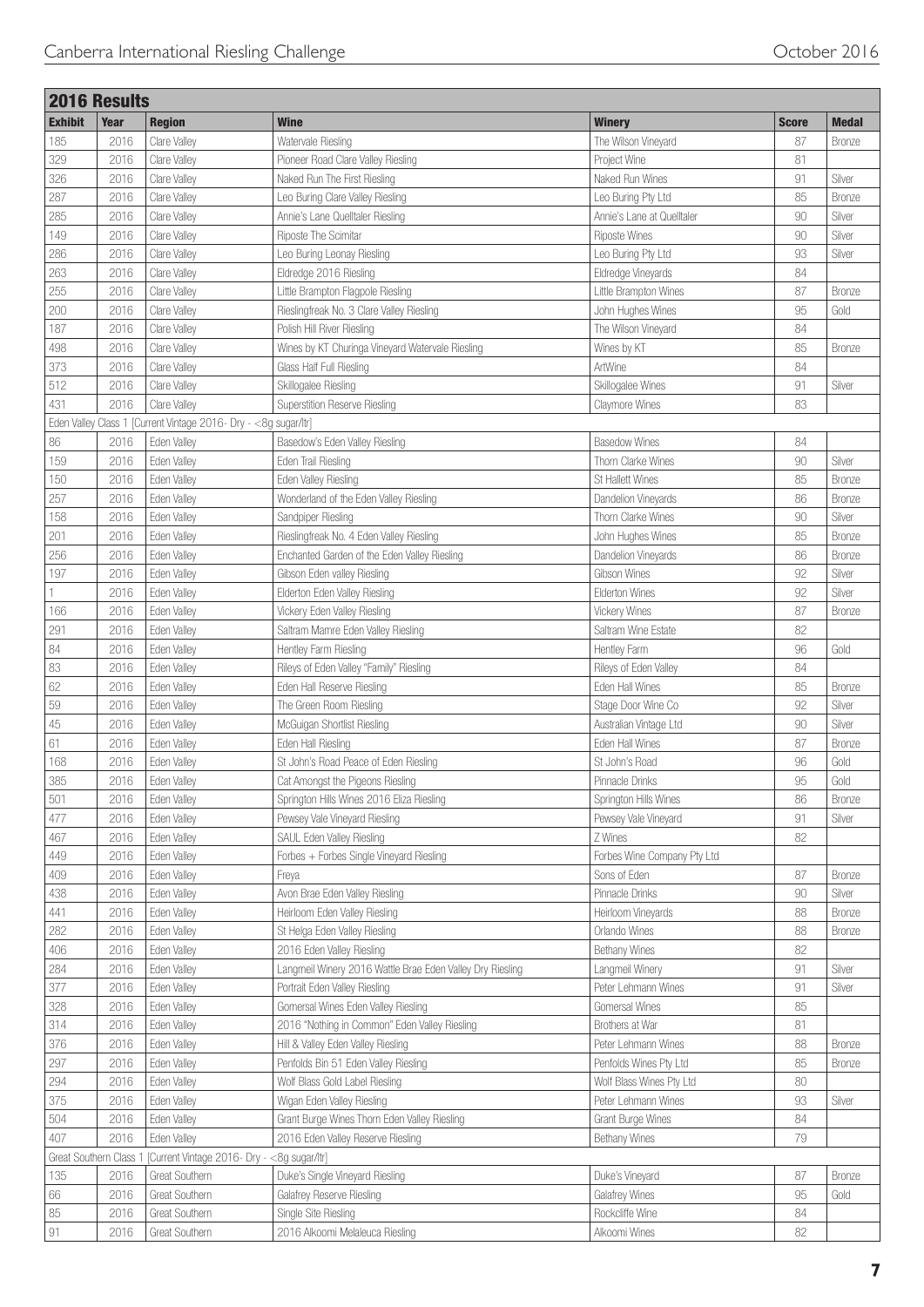|                | <b>2016 Results</b>  |                                                              |                                                     |                             |              |               |
|----------------|----------------------|--------------------------------------------------------------|-----------------------------------------------------|-----------------------------|--------------|---------------|
| <b>Exhibit</b> | Year                 | <b>Region</b>                                                | <b>Wine</b>                                         | <b>Winery</b>               | <b>Score</b> | <b>Medal</b>  |
| 100            | 2016                 | Great Southern                                               | Cherubino Porongurup Riesling                       | Larry Cherubino Wines       | 93           | Silver        |
| 120            | 2016                 | Great Southern                                               | Ferngrove Cossack Riesling                          | Ferngrove Wines             | 90           | Silver        |
| 92             | 2016                 | Great Southern                                               | 2016 Alkoomi Black Label Riesling                   | Alkoomi Wines               | 84           |               |
| 134            | 2016                 | Great Southern                                               | Duke's Magpie Hill Riesling                         | Duke's Vineyard             | 86           | <b>Bronze</b> |
| 412            | 2016                 | Great Southern                                               | Poacher's Ridge Riesling                            | Poacher's Ridge             | 81           |               |
| 93             | 2016                 | Great Southern                                               | 2016 Alkoomi White Label Riesling                   | Alkoomi Wines               | 90           | Silver        |
| 195            | 2016                 | Great Southern                                               | <b>Estate Riesling</b>                              | Trevelen Farm               | 87           | <b>Bronze</b> |
| 227            | 2016                 | Great Southern                                               | Gilbert Wines 2016 Riesling                         | Gilbert Wines               | 84           |               |
| 262            | 2016                 | <b>Great Southern</b>                                        | Mount Trio Riesling                                 | Mount Trio Vineyard         | 86           | <b>Bronze</b> |
| 145            | 2016                 | <b>Great Southern</b>                                        | Castelli Estate Riesling                            | Castelli Estate             | 90           | Silver        |
| 273            | 2016                 | <b>Great Southern</b>                                        | 2016 3 Drops Great Southern Riesling                | 3 Drops                     | 91           | Silver        |
| 389            | 2016                 | Great Southern                                               | Singlefile Great Southern Riesling                  | Singlefile Wines            | 86           | Bronze        |
| 146            | 2016                 | Great Southern                                               | The Sum Riesling                                    | Castelli Estate             | 90           | Silver        |
| 101            | 2016                 | Great Southern                                               | Cherubino Great Southern Riesling                   | Larry Cherubino Wines       | 92           | Silver        |
|                | Mount Barker Class 1 | [Current Vintage 2016- Dry - <8g sugar/ltr]                  |                                                     |                             |              |               |
| 390            | 2016                 | Mount Barker                                                 | Singlefile Single Vineyard Mount Barker Riesling    | Singlefile Wines            | 91           | Silver        |
|                |                      |                                                              |                                                     |                             |              |               |
| 260            | 2016                 | Mount Barker                                                 | <b>Right Reverend V Riesling</b>                    | Vinaceous Wines             | 95           | Gold          |
| 97             | 2016                 | Mount Barker                                                 | AC Byrne & Co Riesling                              | <b>ALDI Stores</b>          | 89           | Bronze        |
| $20\,$         | 2016                 | Mount Barker                                                 | Capel Vale Single Vineyard Whispering Hill Riesling | Capel Vale Wines            | 93           | Silver        |
| 118            | 2016                 | Mount Barker                                                 | Kerrigan & Berrry Riesling                          | Hay Shed Hill Wines         | 96           | Gold          |
| 261            | 2016                 | Mount Barker                                                 | West Cape Howe Riesling                             | West Cape Howe Wines        | 93           | Silver        |
| 19             | 2016                 | Mount Barker                                                 | Capel Vale Regional Series Riesling                 | Capel Vale Wines            | 95           | Gold          |
|                |                      | Orange Class 1 [Current Vintage 2016- Dry - <8g sugar/ltr]   |                                                     |                             |              |               |
| 502            | 2016                 | Orange                                                       | Angullong Fossil Hill Riesling                      | Angullong Wines             | 80           |               |
| 13             | 2016                 | Orange                                                       | Colmar Estate Riesling                              | Colmar Estate               | 87           | Bronze        |
| 482            | 2016                 | Orange                                                       | cooks lot allotment 333 Riesling                    | Cooks Lot Wines             | 91           | Silver        |
| 428            | 2016                 | Orange                                                       | Gilbert by Simon Gilbert Riesling                   | Gilbert Family Wines        | 86           | <b>Bronze</b> |
| 400            | 2016                 | Orange                                                       | Carillion Estate Grown Riesling                     | Davis Premium Vineyards     | 82           |               |
| 354            | 2016                 | Orange                                                       | Logan Weemala Riesling                              | Logan Wines Pty Ltd         | 90           | Silver        |
| 14             | 2016                 | Orange                                                       | Colmar Estate Block 6 Riesling                      | Colmar Estate               | 91           | Silver        |
|                |                      | Tasmania Class 1 [Current Vintage 2016- Dry - <8g sugar/ltr] |                                                     |                             |              |               |
| 496            | 2016                 | Tasmania                                                     | Freycinet Vineyard Riesling                         | Freycinet Vineyards Pty Ltd | 93           | Silver        |
| 454            | 2016                 | Tasmania                                                     | Waterton Riesling 2016                              | Waterton Wines              | 82           |               |
| 334            | 2016                 | Tasmania                                                     | Puddleduck Vineyard Riesling 2016                   | Puddleduck Vineyard         | 82           |               |
| 333            | 2016                 | Tasmania                                                     | Josef Chromy Riesling                               | Josef Chromy Wines          | 84           |               |
| 331            | 2016                 | Tasmania                                                     | Relbia Estate Riesling                              | Relbia Estate               | 87           | <b>Bronze</b> |
| 327            | 2016                 | Tasmania                                                     | Goaty Hill Riesling                                 | Goaty Hill Wines            | 84           |               |
| 313            | 2016                 | Tasmania                                                     | Craigie Knowe Vineyard Riesling                     | Craigie Knowe Vineyard      | 96           | Gold          |
| 172            | 2016                 | Tasmania                                                     | Frogmore Creek Riesling                             | Frogmore Creek              | 86           | Bronze        |
| 26             | 2016                 | Tasmania                                                     | Chartley Estate Riesling                            | <b>Chartley Estate</b>      | 96           |               |
|                |                      |                                                              |                                                     |                             |              | Trophy        |
|                |                      | Various Class 1 [Current Vintage 2016- Dry - <8g sugar/ltr]  |                                                     |                             |              |               |
| 274            | 2016                 | Various                                                      | Jacob's Creek Classic Riesling                      | Jacob's Creek Wines         | 90           | Silver        |
| $\overline{7}$ | 2016                 | Yarra Valley                                                 | La Boheme Act 1 Riesling                            | De Bortoli Wines            | 86           | Bronze        |
| 24             | 2016                 | Central Victoria                                             | Tar & Roses Lewis Riesling                          | Tar & Roses                 | 81           |               |
| 25             | 2016                 | Geelong                                                      | Leura Park Riesling                                 | Leura Park Estate           | 95           | Gold          |
| 46             | 2016                 | Rutherglen                                                   | All Saints Estate Riesling                          | All Saints Estate           | 86           | Bronze        |
| $48\,$         | 2016                 | Adelaide Hills                                               | The Lost Watch Riesling                             | Wirra Wirra Vineyards       | 92           | Silver        |
| $49\,$         | 2016                 | Adelaide Hills                                               | Wicks Estate Riesling                               | Wicks Estate                | 83           |               |
| 57             | 2016                 | Pemberton                                                    | 2016 Bellarmine Dry Riesling                        | <b>Bellarmine Wines</b>     | 93           | Silver        |
| 60             | 2016                 | Granite Belt                                                 | Ridgemill Estate Riesling                           | Ridgemill Estate            | 82           |               |
| 74             | 2016                 | Mudgee                                                       | Robert Stein Riesling                               | Robert Stein Winery         | 96           | Gold          |
| 94             | 2016                 | Goulburn Valley                                              | Tahbilk 2016 Riesling                               | Tahbilk Pty Ltd             | 87           | Bronze        |
| 188            | 2016                 | Penisulas                                                    | Boston Bay Wines Riesling                           | Boston Bay Wines            | 84           |               |
| $75\,$         | 2016                 | Mudgee                                                       | Robert Stein Reserve Riesling                       | Robert Stein Winery         | 87           | Bronze        |
| 258            | 2016                 | Southern Highlands                                           | Artemis 2016 Riesling                               | Artemis Wines               | 83           |               |
| 493            | 2016                 | Various                                                      | Halfmoon Riesling                                   | Halfmoon Wines              | 83           |               |
| 292            | 2016                 | Henty                                                        | Seppelt Drumborg Riesling                           | Seppelt Wines               | 84           |               |
| 337            | 2016                 | Strathbogie Ranges                                           | The Victorian 2016 Riesling                         | Wine by Sam                 | 84           |               |
| 359            | 2016                 | Geelong                                                      | Dinny Goonan Single Vineyard Riesling               | Dinny Goonan Wines          | 90           | Silver        |
|                | 2016                 | Barossa                                                      | 2016 Hemera Estate Riesling                         | Hemera Estate               | 87           | Bronze        |
| 360            |                      |                                                              |                                                     |                             |              |               |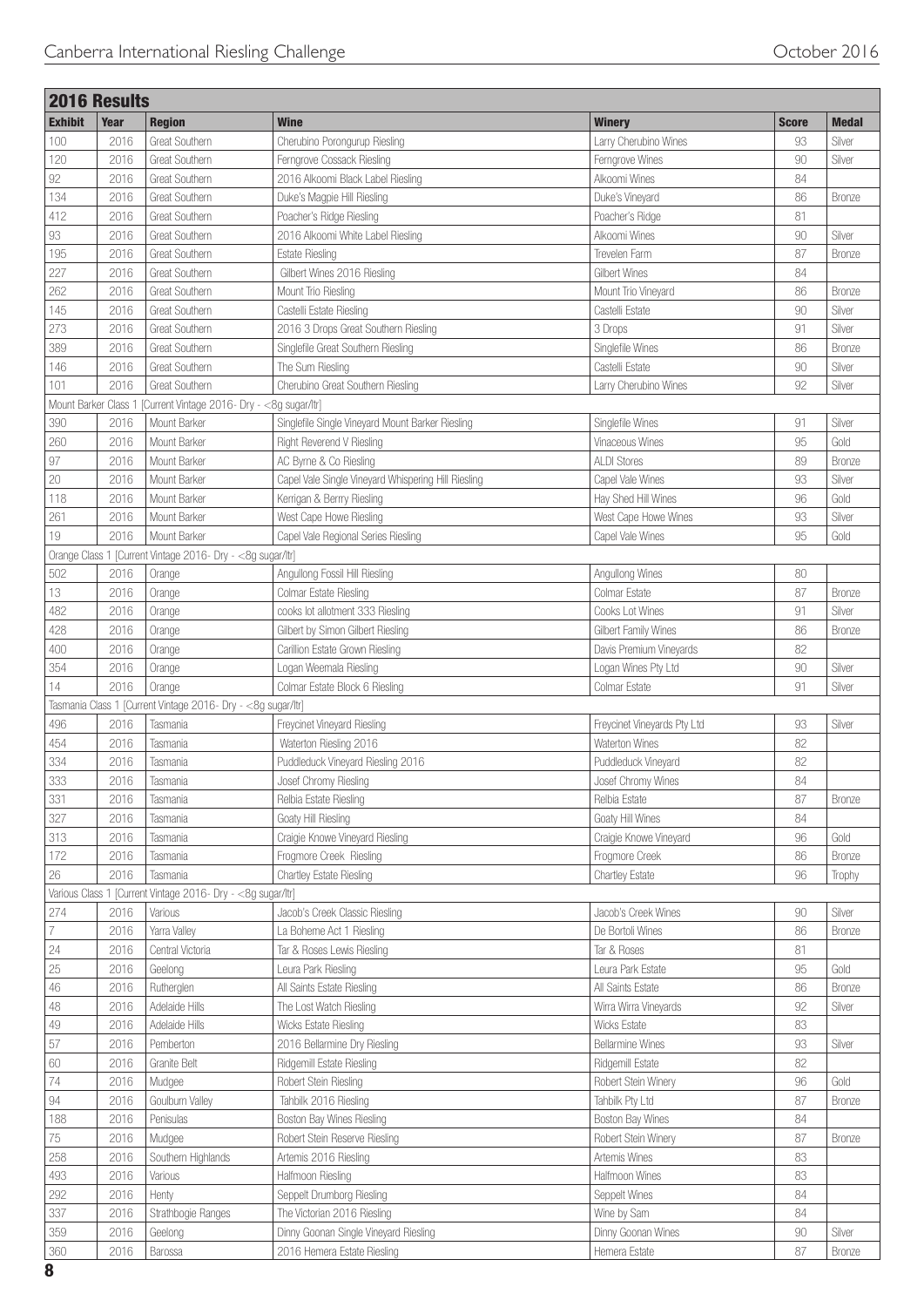|                | <b>2016 Results</b> |                                                                             |                                                         |                                   |              |               |
|----------------|---------------------|-----------------------------------------------------------------------------|---------------------------------------------------------|-----------------------------------|--------------|---------------|
| <b>Exhibit</b> | Year                | <b>Region</b>                                                               | <b>Wine</b>                                             | <b>Winery</b>                     | <b>Score</b> | <b>Medal</b>  |
| 367            | 2016                | Henty                                                                       | SANTA & D'SAS Henty Riesling                            | SANTA & D'SAS                     | 81           |               |
| 388            | 2016                | Barossa                                                                     | Riddoch Eliza King Riesling                             | Pinnacle Drinks                   | 90           | Silver        |
| 394            | 2016                | Central Victoria                                                            | Blackwood Park Riesling                                 | Mitchelton Wines                  | 85           | <b>Bronze</b> |
| 368            | 2016                | King Valley                                                                 | Reno King Valley Rilesing by SANTA & D'SAS              | SANTA & D'SAS                     | 79           |               |
| 424            | 2016                | High Eden                                                                   | Gatt High Eden Riesling                                 | <b>Gatt Wines</b>                 | 88           | Bronze        |
| 440            | 2016                | High Eden                                                                   | Mountadam Vineyards Riesling                            | Mountadam Vineyards               | 88           | <b>Bronze</b> |
| 444            | 2016                | Mount Gambier                                                               | Di Giorgio Family Wines Kongorong Riesling              | Di Giorgio Family Wines           | 80           |               |
| 455            | 2016                | Kangaroo Island                                                             | 2016 Dudley Cape Hart Riesling                          | Dudley Wines                      | 79           |               |
| 208            | 2016                | King Valley                                                                 | Valley Selection Riesling                               | <b>Gapsted Wines</b>              | 86           | <b>Bronze</b> |
| 515            | 2016                | Adelaide Hills                                                              | 2016 Ashton Hills Riesling                              | Ashton Hills                      | 88           | <b>Bronze</b> |
| 114            | 2016                | Geelong                                                                     | Jack Rabbit Vineyard Riesling                           | Jack Rabbit Vineyard              | 83           |               |
| 516            | 2016                | Hilltops                                                                    | Moppity Vineyards Estate Riesling 2016                  | Moppity Vineyards                 | 81           |               |
|                |                     | Various Class 2 [Current Vintage 2016- Semi Dry - 8-20grm sugar/ltr]        |                                                         |                                   |              |               |
|                |                     |                                                                             | <b>GWC Riesling</b>                                     |                                   | 83           |               |
| 503            | 2016                | Gippsland                                                                   |                                                         | Gippsland Wine Company            |              |               |
| 470            | 2016                | Clare Valley                                                                | Bird in Hand Honeysuckle Riesling                       | Bird in Hand                      | 95           | Gold          |
| 403            | 2016                | McLaren Vale                                                                | The Dry Dam Riesling                                    | d'Arenberg                        | 88           | <b>Bronze</b> |
| 357            | 2016                | Eden Valley                                                                 | Poonawatta Valley of Eden Riesling                      | Poonawatta                        | 84           |               |
| 293            | 2016                | Henty                                                                       | Seppelt Great Western Vineyard Riesling                 | Seppelt Wines                     | 88           | <b>Bronze</b> |
| 191            | 2016                | Orange                                                                      | Cargo Road Wines Riesling                               | Cargo Road Wines                  | 90           | Silver        |
| 136            | 2016                | Porongurup                                                                  | Duke's Off Dry Riesling                                 | Duke's Vineyard                   | 93           | Silver        |
| 76             | 2016                | Mudgee                                                                      | Robert Stein Half-Dry Riesling                          | Robert Stein Winery               | 86           | <b>Bronze</b> |
| 65             | 2016                | Grampians                                                                   | Best's Great Western House Block Riesling               | Best's Wines Pty Ltd              | 83           |               |
| 119            | 2016                | Frankland River                                                             | Ferngrove Off-Dry Riesling Limited Release              | Ferngrove Wines                   | 98           | Trophy        |
|                |                     | Various Class 3 [Current Vintage 2016- Sweet includes Botrytis and Eiswein] |                                                         |                                   |              |               |
| 492            | 2016                | Yarra Valley                                                                | Yarrawood Tall Tales 2016 Botrytis Riesling             | Yarrawood Estate                  | 96           | Gold          |
| 405            | 2016                | Barossa                                                                     | 2016 Select Late Harvest Riesling                       | <b>Bethany Wines</b>              | 81           |               |
| 202            | 2016                | Clare Valley                                                                | Rieslingfreak No.8 Polish Hill River Schatzkammer       | John Hughes Wines                 | 88           | <b>Bronze</b> |
| 117            | 2016                | Mount Barker                                                                | Hay Shed Hill G40 Riesling                              | Hay Shed Hill Wines               | 87           | <b>Bronze</b> |
|                |                     | Central Victoria Class 4 [Open Vintage 2014/15 - Dry - <8grm sugar/ltr]     |                                                         |                                   |              |               |
| 81             | 2015                | Central Victoria                                                            | Pacha Mama                                              | Wine Unplugged Pty Ltd            |              |               |
| 396            | 2014                | Central Victoria                                                            | Blackwood Park Riesling                                 | Mitchelton Wines                  | 87           | <b>Bronze</b> |
| 21             | 2014                | Central Victoria                                                            | Tar and Roses Lewis Riesling                            | Tar & Roses                       | 83           |               |
| 79             | 2014                | Central Victoria                                                            | Pacha Mama                                              | Wine Unplugged Pty Ltd            |              |               |
|                |                     | Clare Valley Class 4 [Open Vintage 2014/15 - Dry - <8grm sugar/ltr]         |                                                         |                                   |              |               |
| 494            | 2015                | Clare Valley                                                                | Stone Bridge Wines Clare Valley 2015 Riesling           | Stone Bridge Wines                | 86           | <b>Bronze</b> |
| 475            | 2015                | Clare Valley                                                                | Mr. Riggs Watervale Riesling                            | Mr. Riggs Wine Company            | 87           | <b>Bronze</b> |
| 343            | 2015                | Clare Valley                                                                | Tim Adams Riesling                                      | Tim Adams Wines Pty Ltd           | 96           | Gold          |
| 301            | 2015                | Clare Valley                                                                | Shut the Gate Watervale Riesling                        | Shut the Gate Wines               | 85           | <b>Bronze</b> |
|                |                     |                                                                             |                                                         |                                   |              |               |
| 176            | 2015                | Clare Valley                                                                | Florita                                                 | Jim Barry Wines                   | 87           | Bronze        |
| 162            | 2015                | Clare Valley                                                                | Petaluma Hanlin Hill Clare Valley Riesling              | Petaluma Wines                    | 84           |               |
| 300            | 2015                | Clare Valley                                                                | Shut the Gate Polish Hill River Riesling                | Shut the Gate Wines               | 86           | <b>Bronze</b> |
| 132            | 2015                | Clare Valley                                                                | Mintaro Riesling                                        | Mintaro Wines                     | 88           | Bronze        |
| 113            | 2015                | Clare Valley                                                                | Sevenhill Single Vineyard Riesling                      | Jeanneret Wines                   | 88           | Bronze        |
| 107            | 2014                | Clare Valley                                                                | Jaeschkes Hill River Clare Estate Riesling              | Jaeschkes Hill River Clare Estate | 95           | Gold          |
| 67             | 2015                | Clare Valley                                                                | Mort's Block Riesling                                   | Kilikanoon Wines                  | 86           | <b>Bronze</b> |
| 112            | 2015                | Clare Valley                                                                | <b>Big Fine Girl Riesling</b>                           | Jeanneret Wines                   | 90           | Silver        |
| 106            | 2015                | Clare Valley                                                                | Jaeschkes Hill River Clare Estate Riesling              | Jaeschkes Hill River Clare Estate | 91           | Silver        |
| 513            | 2015                | Clare Valley                                                                | Skillogalee Riesling                                    | Skillogalee Wines                 | 86           | <b>Bronze</b> |
|                |                     | Eden Valley Class 4 [Open Vintage 2014/15 - Dry - <8grm sugar/ltr]          |                                                         |                                   |              |               |
| 298            | 2015                | Eden Valley                                                                 | Penfolds Bin 51 Eden Valley Riesling                    | Penfolds Wines Pty Ltd            | 95           | Gold          |
| $44\,$         | 2015                | Eden Valley                                                                 | McGuigan Shortlist Riesling                             | Australian Vintage Ltd            | 90           | Silver        |
| 63             | 2015                | Eden Valley                                                                 | Eden Hall Reserve Riesling                              | Eden Hall Wines                   | 86           | Bronze        |
| 87             | 2015                | Eden Valley                                                                 | Basedow's Eden Valley Riesling                          | <b>Basedow Wines</b>              | 95           | Gold          |
| 180            | 2015                | Eden Valley                                                                 | Artiste Riesling                                        | The Collective Wine Company       | 85           | Bronze        |
| 229            | 2015                | Eden Valley                                                                 | Kellermeister "The Wombat General" Hand Picked Riesling | Kellermeister Wines               | 88           | <b>Bronze</b> |
| 276            | 2015                | Eden Valley                                                                 | Jacob's Creek Steingarten Riesling                      | Jacob's Creek Wines               | 96           | Gold          |
| 283            | 2015                | Eden Valley                                                                 | St Helga Eden Valley Riesling                           | Orlando Wines                     | 95           | Gold          |
| 43             | 2014                | Eden Valley                                                                 | McGuigan Shortlist Riesling                             | Australian Vintage Ltd            | 92           | Silver        |
| 277            | 2014                | Eden Valley                                                                 | Jacob's Creek Steingarten Riesling                      | Jacob's Creek Wines               | 84           |               |
| 295            | 2015                | Eden Valley                                                                 | Wolf Blass White Label Riesling                         | Wolf Blass Wines Pty Ltd          | 92           | Silver        |
|                |                     |                                                                             |                                                         |                                   |              |               |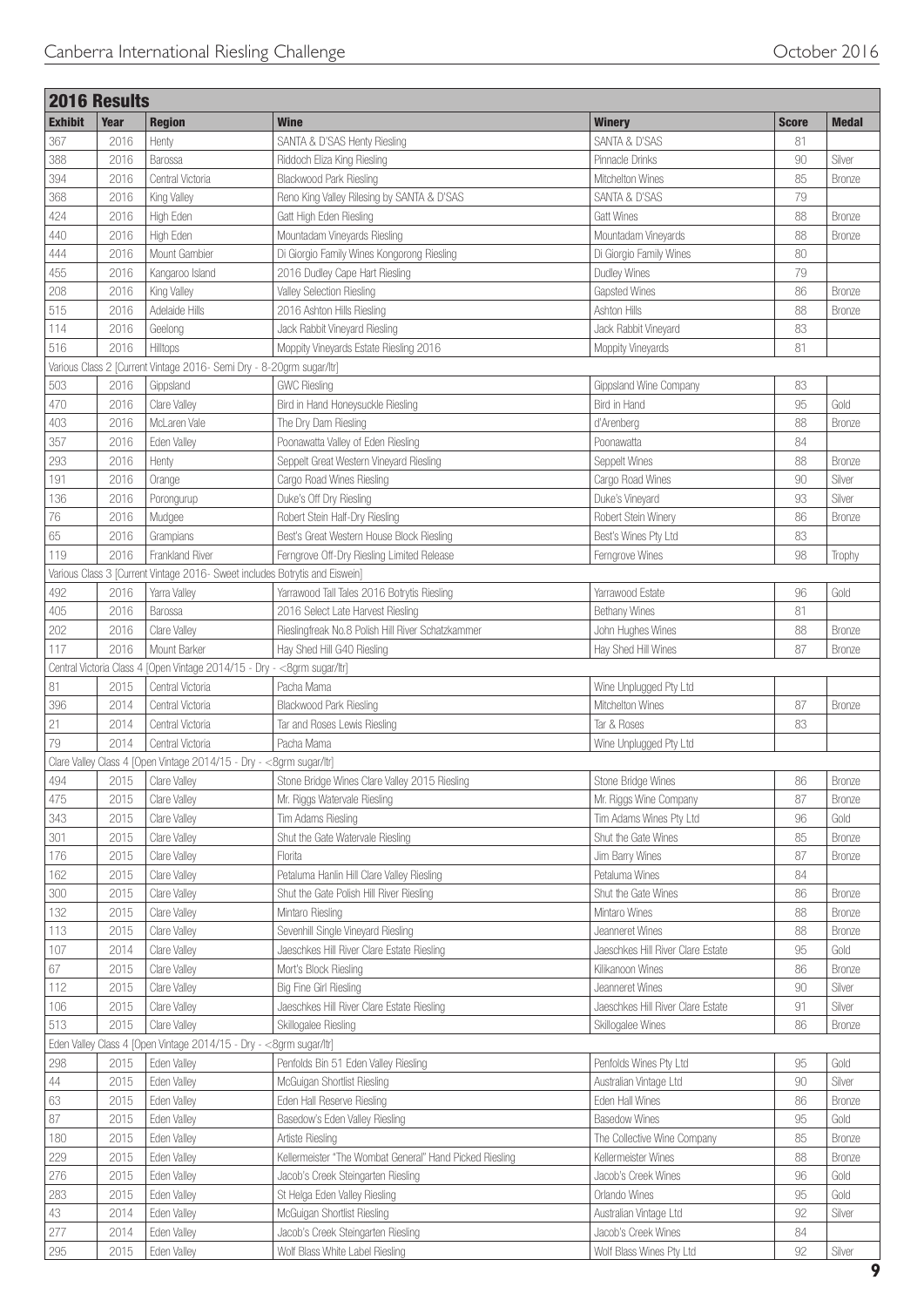| Year<br><b>Region</b><br><b>Wine</b><br><b>Winery</b><br><b>Score</b><br><b>Medal</b><br>2014<br>Eden Valley<br>Grant Burge Wines "The Vigneron" Reserve Eden Valley Riesling<br>Grant Burge Wines<br>95<br>Gold<br>Eden Valley<br>Peter Lehmann Wines<br>96<br>Gold<br>2015<br>Wigan Eden Valley Riesling<br>410<br>Eden Valley<br>2015<br>Cirrus<br>Sons of Eden<br>87<br><b>Bronze</b><br>429<br>2015<br>Eden Valley<br>Gilbert + Gilbert Riesling Single Vineyard<br>Gilbert Family Wines<br>86<br><b>Bronze</b><br>379<br>Eden Valley<br>Hill and Valley Eden Valley Riesling<br>Peter Lehmann Wines<br>93<br>2015<br>Silver<br>442<br>2015<br>Eden Valley<br>2015 "Nothing in Common" Eden Valley Riesling<br>86<br>Brothers at War<br><b>Bronze</b><br>92<br>480<br>2015<br>Heggies Vineyard Riesling<br>Silver<br>Eden Valley<br>Heggies Vineyard<br>380<br>2014<br>91<br>Silver<br>Eden Valley<br>Wigan Eden Valley Riesling<br>Peter Lehmann Wines<br>505<br>Grant Burge Wines "The Vigneron" Reserve Eden Valley Riesling<br>83<br>2015<br>Eden Valley<br><b>Grant Burge Wines</b><br>290<br>85<br>2015<br>Eden Valley<br>Leo Buring Leonay Riesling<br>Leo Buring Pty Ltd<br><b>Bronze</b><br>Great Southern Class 4 [Open Vintage 2014/15 - Dry - <8grm sugar/ltr]<br>491<br>Great Southern<br>Howard Park Ancient Soils Mount Barker Riesling 2015<br>1960<br>86<br>Bronze<br>2015<br>472<br>Plantagenet Wines<br>87<br>2015<br>Great Southern<br>House of Plantagenet "Angevin" Riesling<br>Bronze<br>461<br>Estate 807<br>82<br>2015<br>Great Southern<br>Mount Barker Riesling<br>413<br>Great Southern<br>Poacher's Ridge<br>81<br>2015<br>Poacher's Ridge Riesling<br>411<br>2015<br>Great Southern<br>Lake House Premium Reserve Denmark Riesling<br>81<br>The Lake House<br>384<br>2014<br>Great Southern<br>88<br>Robert Oatley Finisterre Porongurup Riesling<br>Robert Oatley Vineyards<br><b>Bronze</b><br>151<br>2015<br>Great Southern<br>Ironrock Riesling<br>Willoughby Park<br>80<br>225<br>90<br>2015<br>Great Southern<br>Arcadia Riesling<br>Arcadia Wines<br>Silver<br>82<br>169<br>2015<br><b>Great Southern</b><br>Howard Park Porongurup Riesling<br>Howard Park Wines<br>2015<br>Great Southern<br>89<br>196<br><b>Estate Riesling</b><br>Trevelen Farm<br><b>Bronze</b><br>Great Southern<br>Howard Park Mount Barker Riesling<br>Howard Park Wines<br>87<br>170<br>2015<br><b>Bronze</b><br>383<br>2015<br>Great Southern<br>95<br>Robert Oatley Signature Series Great Southern Riesling<br>Robert Oatley Vineyards<br>Gold<br>2014<br>Great Southern<br>460<br>Frankland River Riesling<br>Estate 807<br>87<br>Bronze<br>Southern Highlands Class 4 [Open Vintage 2014/15 - Dry - < 8grm sugar/ltr]<br>Southern Highlands<br>140<br>2015<br>Tertini PCC Riesling<br>Tertini Wines<br>88<br>Bronze<br>433<br>2015<br>Southern Highlands<br>Cherry Tree Hill 2015 Riesling<br>Cherry Tree Hill Wines<br>86<br><b>Bronze</b><br>138<br>Southern Highlands<br>Tertini Wines<br>93<br>Silver<br>2014<br>Tertini PCC Riesling<br>259<br>2015<br>Southern Highlands<br>Artemis 2015 Riesling<br>Artemis Wines<br>86<br><b>Bronze</b><br>137<br>2014<br>Tertini Riesling<br>91<br>Silver<br>Southern Highlands<br>Tertini Wines<br>2015<br>83<br>139<br>Southern Highlands<br>Tertini Riesling<br>Tertini Wines<br>Tasmania Class 4 [Open Vintage 2014/15 - Dry - <8grm sugar/ltr]<br>509<br>Kate Hill Wines<br>2015<br>Tasmania<br>Kate Hill Wines Riesling<br>80<br>466<br>2015<br><b>Ghost Rock Riesling</b><br>Ghost Rock Tasmania<br>Tasmania<br>464<br>2015<br>Roaring 40s Riesling<br>82<br>Tasmania<br><b>Riversdale Estate</b><br>85<br>437<br>2015<br>Laurel Bank Riesling<br>Laurel Bank Wines<br>Bronze<br>Tasmania<br>415<br>79<br>Derwent Estate Riesling<br>2015<br>Derwent Estate Wines<br>Tasmania<br>365<br>84<br>2014<br>Tasmania<br>Sharmans Wines 2014 Riesling<br>Sharmans Wines<br>332<br>2015<br>Josef Chromy Wines<br>86<br>Tasmania<br>Josef Chromy Riesling<br><b>Bronze</b><br>330<br>2015<br>85<br>Relbia Estate Riesling<br>Relbia Estate<br>Bronze<br>Tasmania<br>315<br>2015<br>Moores Hill Riesling<br>85<br>Moores Hill<br>Tasmania<br><b>Bronze</b><br>288<br>2015<br>Leo Buring Leopold Riesling<br>85<br>Leo Buring Pty Ltd<br>Bronze<br>Tasmania<br>2015<br>Tamar Ridge Riesling<br>86<br><b>Brown Brothers</b><br>Bronze<br>Tasmania<br>130<br>2015<br>Frogmore Creek Riesling<br>88<br>Frogmore Creek<br>Bronze<br>Tasmania<br>102<br>2015<br>Parish Vineyard Riesling<br>Parish Vineyard<br>87<br>Tasmania<br>Bronze<br>2015<br>95<br>Devil's Corner Riesling<br><b>Brown Brothers</b><br>Gold<br>Tasmania<br>2015<br>92<br>Tasmania<br>Richard Meyman Wines 2015 Waseca Riesling<br>Richard Meyman Wines<br>Silver<br>Various Class 4 [Open Vintage 2014/15 - Dry - <8grm sugar/ltr]<br>Carillion Estate Grown Riesling<br>401<br>2015<br>Orange<br>Davis Premium Vineyards<br>86<br><b>Bronze</b><br>2015<br>Yarra Valley<br>Yarra Valley Section A7 Riesling<br>88<br>De Bortoli Wines<br><b>Bronze</b><br>Rutherglen<br>All Saints Estate Riesling<br>78<br>2015<br>All Saints Estate<br>Goulburn Valley<br>Tahbilk 2015 Riesling<br>93<br>2015<br>Tahbilk Pty Ltd<br>Silver<br>Jacob's Creek Reserve Barossa Riesling<br>96<br>2015<br>Jacob's Creek Wines<br>Gold<br>Barossa<br>364<br>2015<br>Canberra District<br>Capital Wines Gundaroo Vineyard Riesling<br>81<br>Capital Wines<br>366<br>SANTA & D'SAS Henty Riesling<br>SANTA & D'SAS<br>89<br>2015<br>Henty<br>Bronze<br>116<br>Jack Rabbit Vineyard Riesling<br>89<br>2015<br>Geelong<br>Jack Rabbit Vineyard<br>Bronze<br>370<br>Ladies Who Shoot Their Lunch Riesling<br>2015<br>Strathbogie Ranges<br>Fowles Wine<br>89<br>Bronze<br>483<br>96<br>2015<br>Cooks Lot Allotment 333 Riesling<br>Cooks Lot Wines<br>Gold<br>Orange<br>417<br>Upper Goulburn<br>83<br>2015<br>Ros Ritchie Riesling<br>Ros Ritchie Wines<br>90<br>Silver<br>423<br>2015<br>High Eden<br>Gatt High Eden Riesling<br><b>Gatt Wines</b> |                | <b>2016 Results</b> |  |  |  |
|-------------------------------------------------------------------------------------------------------------------------------------------------------------------------------------------------------------------------------------------------------------------------------------------------------------------------------------------------------------------------------------------------------------------------------------------------------------------------------------------------------------------------------------------------------------------------------------------------------------------------------------------------------------------------------------------------------------------------------------------------------------------------------------------------------------------------------------------------------------------------------------------------------------------------------------------------------------------------------------------------------------------------------------------------------------------------------------------------------------------------------------------------------------------------------------------------------------------------------------------------------------------------------------------------------------------------------------------------------------------------------------------------------------------------------------------------------------------------------------------------------------------------------------------------------------------------------------------------------------------------------------------------------------------------------------------------------------------------------------------------------------------------------------------------------------------------------------------------------------------------------------------------------------------------------------------------------------------------------------------------------------------------------------------------------------------------------------------------------------------------------------------------------------------------------------------------------------------------------------------------------------------------------------------------------------------------------------------------------------------------------------------------------------------------------------------------------------------------------------------------------------------------------------------------------------------------------------------------------------------------------------------------------------------------------------------------------------------------------------------------------------------------------------------------------------------------------------------------------------------------------------------------------------------------------------------------------------------------------------------------------------------------------------------------------------------------------------------------------------------------------------------------------------------------------------------------------------------------------------------------------------------------------------------------------------------------------------------------------------------------------------------------------------------------------------------------------------------------------------------------------------------------------------------------------------------------------------------------------------------------------------------------------------------------------------------------------------------------------------------------------------------------------------------------------------------------------------------------------------------------------------------------------------------------------------------------------------------------------------------------------------------------------------------------------------------------------------------------------------------------------------------------------------------------------------------------------------------------------------------------------------------------------------------------------------------------------------------------------------------------------------------------------------------------------------------------------------------------------------------------------------------------------------------------------------------------------------------------------------------------------------------------------------------------------------------------------------------------------------------------------------------------------------------------------------------------------------------------------------------------------------------------------------------------------------------------------------------------------------------------------------------------------------------------------------------------------------------------------------------------------------------------------------------------------------------------------------------------------------------------------------------------------------------------------------------------------------------------------------------------------------------------------------------------------------------------------------------------------------------------------------------------------------------------------------------------------------------------------------------------------------------------------------------------------------------------------------------------------------------------------------------------------------------------------------------------------------------------------------------------------------------------------------------------------------------------------------------------------------------------------------------------------------------------------------|----------------|---------------------|--|--|--|
|                                                                                                                                                                                                                                                                                                                                                                                                                                                                                                                                                                                                                                                                                                                                                                                                                                                                                                                                                                                                                                                                                                                                                                                                                                                                                                                                                                                                                                                                                                                                                                                                                                                                                                                                                                                                                                                                                                                                                                                                                                                                                                                                                                                                                                                                                                                                                                                                                                                                                                                                                                                                                                                                                                                                                                                                                                                                                                                                                                                                                                                                                                                                                                                                                                                                                                                                                                                                                                                                                                                                                                                                                                                                                                                                                                                                                                                                                                                                                                                                                                                                                                                                                                                                                                                                                                                                                                                                                                                                                                                                                                                                                                                                                                                                                                                                                                                                                                                                                                                                                                                                                                                                                                                                                                                                                                                                                                                                                                                                                                                                                                                                                                                                                                                                                                                                                                                                                                                                                                                                                                                             | <b>Exhibit</b> |                     |  |  |  |
|                                                                                                                                                                                                                                                                                                                                                                                                                                                                                                                                                                                                                                                                                                                                                                                                                                                                                                                                                                                                                                                                                                                                                                                                                                                                                                                                                                                                                                                                                                                                                                                                                                                                                                                                                                                                                                                                                                                                                                                                                                                                                                                                                                                                                                                                                                                                                                                                                                                                                                                                                                                                                                                                                                                                                                                                                                                                                                                                                                                                                                                                                                                                                                                                                                                                                                                                                                                                                                                                                                                                                                                                                                                                                                                                                                                                                                                                                                                                                                                                                                                                                                                                                                                                                                                                                                                                                                                                                                                                                                                                                                                                                                                                                                                                                                                                                                                                                                                                                                                                                                                                                                                                                                                                                                                                                                                                                                                                                                                                                                                                                                                                                                                                                                                                                                                                                                                                                                                                                                                                                                                             | 506            |                     |  |  |  |
|                                                                                                                                                                                                                                                                                                                                                                                                                                                                                                                                                                                                                                                                                                                                                                                                                                                                                                                                                                                                                                                                                                                                                                                                                                                                                                                                                                                                                                                                                                                                                                                                                                                                                                                                                                                                                                                                                                                                                                                                                                                                                                                                                                                                                                                                                                                                                                                                                                                                                                                                                                                                                                                                                                                                                                                                                                                                                                                                                                                                                                                                                                                                                                                                                                                                                                                                                                                                                                                                                                                                                                                                                                                                                                                                                                                                                                                                                                                                                                                                                                                                                                                                                                                                                                                                                                                                                                                                                                                                                                                                                                                                                                                                                                                                                                                                                                                                                                                                                                                                                                                                                                                                                                                                                                                                                                                                                                                                                                                                                                                                                                                                                                                                                                                                                                                                                                                                                                                                                                                                                                                             | 378            |                     |  |  |  |
|                                                                                                                                                                                                                                                                                                                                                                                                                                                                                                                                                                                                                                                                                                                                                                                                                                                                                                                                                                                                                                                                                                                                                                                                                                                                                                                                                                                                                                                                                                                                                                                                                                                                                                                                                                                                                                                                                                                                                                                                                                                                                                                                                                                                                                                                                                                                                                                                                                                                                                                                                                                                                                                                                                                                                                                                                                                                                                                                                                                                                                                                                                                                                                                                                                                                                                                                                                                                                                                                                                                                                                                                                                                                                                                                                                                                                                                                                                                                                                                                                                                                                                                                                                                                                                                                                                                                                                                                                                                                                                                                                                                                                                                                                                                                                                                                                                                                                                                                                                                                                                                                                                                                                                                                                                                                                                                                                                                                                                                                                                                                                                                                                                                                                                                                                                                                                                                                                                                                                                                                                                                             |                |                     |  |  |  |
|                                                                                                                                                                                                                                                                                                                                                                                                                                                                                                                                                                                                                                                                                                                                                                                                                                                                                                                                                                                                                                                                                                                                                                                                                                                                                                                                                                                                                                                                                                                                                                                                                                                                                                                                                                                                                                                                                                                                                                                                                                                                                                                                                                                                                                                                                                                                                                                                                                                                                                                                                                                                                                                                                                                                                                                                                                                                                                                                                                                                                                                                                                                                                                                                                                                                                                                                                                                                                                                                                                                                                                                                                                                                                                                                                                                                                                                                                                                                                                                                                                                                                                                                                                                                                                                                                                                                                                                                                                                                                                                                                                                                                                                                                                                                                                                                                                                                                                                                                                                                                                                                                                                                                                                                                                                                                                                                                                                                                                                                                                                                                                                                                                                                                                                                                                                                                                                                                                                                                                                                                                                             |                |                     |  |  |  |
|                                                                                                                                                                                                                                                                                                                                                                                                                                                                                                                                                                                                                                                                                                                                                                                                                                                                                                                                                                                                                                                                                                                                                                                                                                                                                                                                                                                                                                                                                                                                                                                                                                                                                                                                                                                                                                                                                                                                                                                                                                                                                                                                                                                                                                                                                                                                                                                                                                                                                                                                                                                                                                                                                                                                                                                                                                                                                                                                                                                                                                                                                                                                                                                                                                                                                                                                                                                                                                                                                                                                                                                                                                                                                                                                                                                                                                                                                                                                                                                                                                                                                                                                                                                                                                                                                                                                                                                                                                                                                                                                                                                                                                                                                                                                                                                                                                                                                                                                                                                                                                                                                                                                                                                                                                                                                                                                                                                                                                                                                                                                                                                                                                                                                                                                                                                                                                                                                                                                                                                                                                                             |                |                     |  |  |  |
|                                                                                                                                                                                                                                                                                                                                                                                                                                                                                                                                                                                                                                                                                                                                                                                                                                                                                                                                                                                                                                                                                                                                                                                                                                                                                                                                                                                                                                                                                                                                                                                                                                                                                                                                                                                                                                                                                                                                                                                                                                                                                                                                                                                                                                                                                                                                                                                                                                                                                                                                                                                                                                                                                                                                                                                                                                                                                                                                                                                                                                                                                                                                                                                                                                                                                                                                                                                                                                                                                                                                                                                                                                                                                                                                                                                                                                                                                                                                                                                                                                                                                                                                                                                                                                                                                                                                                                                                                                                                                                                                                                                                                                                                                                                                                                                                                                                                                                                                                                                                                                                                                                                                                                                                                                                                                                                                                                                                                                                                                                                                                                                                                                                                                                                                                                                                                                                                                                                                                                                                                                                             |                |                     |  |  |  |
|                                                                                                                                                                                                                                                                                                                                                                                                                                                                                                                                                                                                                                                                                                                                                                                                                                                                                                                                                                                                                                                                                                                                                                                                                                                                                                                                                                                                                                                                                                                                                                                                                                                                                                                                                                                                                                                                                                                                                                                                                                                                                                                                                                                                                                                                                                                                                                                                                                                                                                                                                                                                                                                                                                                                                                                                                                                                                                                                                                                                                                                                                                                                                                                                                                                                                                                                                                                                                                                                                                                                                                                                                                                                                                                                                                                                                                                                                                                                                                                                                                                                                                                                                                                                                                                                                                                                                                                                                                                                                                                                                                                                                                                                                                                                                                                                                                                                                                                                                                                                                                                                                                                                                                                                                                                                                                                                                                                                                                                                                                                                                                                                                                                                                                                                                                                                                                                                                                                                                                                                                                                             |                |                     |  |  |  |
|                                                                                                                                                                                                                                                                                                                                                                                                                                                                                                                                                                                                                                                                                                                                                                                                                                                                                                                                                                                                                                                                                                                                                                                                                                                                                                                                                                                                                                                                                                                                                                                                                                                                                                                                                                                                                                                                                                                                                                                                                                                                                                                                                                                                                                                                                                                                                                                                                                                                                                                                                                                                                                                                                                                                                                                                                                                                                                                                                                                                                                                                                                                                                                                                                                                                                                                                                                                                                                                                                                                                                                                                                                                                                                                                                                                                                                                                                                                                                                                                                                                                                                                                                                                                                                                                                                                                                                                                                                                                                                                                                                                                                                                                                                                                                                                                                                                                                                                                                                                                                                                                                                                                                                                                                                                                                                                                                                                                                                                                                                                                                                                                                                                                                                                                                                                                                                                                                                                                                                                                                                                             |                |                     |  |  |  |
|                                                                                                                                                                                                                                                                                                                                                                                                                                                                                                                                                                                                                                                                                                                                                                                                                                                                                                                                                                                                                                                                                                                                                                                                                                                                                                                                                                                                                                                                                                                                                                                                                                                                                                                                                                                                                                                                                                                                                                                                                                                                                                                                                                                                                                                                                                                                                                                                                                                                                                                                                                                                                                                                                                                                                                                                                                                                                                                                                                                                                                                                                                                                                                                                                                                                                                                                                                                                                                                                                                                                                                                                                                                                                                                                                                                                                                                                                                                                                                                                                                                                                                                                                                                                                                                                                                                                                                                                                                                                                                                                                                                                                                                                                                                                                                                                                                                                                                                                                                                                                                                                                                                                                                                                                                                                                                                                                                                                                                                                                                                                                                                                                                                                                                                                                                                                                                                                                                                                                                                                                                                             |                |                     |  |  |  |
|                                                                                                                                                                                                                                                                                                                                                                                                                                                                                                                                                                                                                                                                                                                                                                                                                                                                                                                                                                                                                                                                                                                                                                                                                                                                                                                                                                                                                                                                                                                                                                                                                                                                                                                                                                                                                                                                                                                                                                                                                                                                                                                                                                                                                                                                                                                                                                                                                                                                                                                                                                                                                                                                                                                                                                                                                                                                                                                                                                                                                                                                                                                                                                                                                                                                                                                                                                                                                                                                                                                                                                                                                                                                                                                                                                                                                                                                                                                                                                                                                                                                                                                                                                                                                                                                                                                                                                                                                                                                                                                                                                                                                                                                                                                                                                                                                                                                                                                                                                                                                                                                                                                                                                                                                                                                                                                                                                                                                                                                                                                                                                                                                                                                                                                                                                                                                                                                                                                                                                                                                                                             |                |                     |  |  |  |
|                                                                                                                                                                                                                                                                                                                                                                                                                                                                                                                                                                                                                                                                                                                                                                                                                                                                                                                                                                                                                                                                                                                                                                                                                                                                                                                                                                                                                                                                                                                                                                                                                                                                                                                                                                                                                                                                                                                                                                                                                                                                                                                                                                                                                                                                                                                                                                                                                                                                                                                                                                                                                                                                                                                                                                                                                                                                                                                                                                                                                                                                                                                                                                                                                                                                                                                                                                                                                                                                                                                                                                                                                                                                                                                                                                                                                                                                                                                                                                                                                                                                                                                                                                                                                                                                                                                                                                                                                                                                                                                                                                                                                                                                                                                                                                                                                                                                                                                                                                                                                                                                                                                                                                                                                                                                                                                                                                                                                                                                                                                                                                                                                                                                                                                                                                                                                                                                                                                                                                                                                                                             |                |                     |  |  |  |
|                                                                                                                                                                                                                                                                                                                                                                                                                                                                                                                                                                                                                                                                                                                                                                                                                                                                                                                                                                                                                                                                                                                                                                                                                                                                                                                                                                                                                                                                                                                                                                                                                                                                                                                                                                                                                                                                                                                                                                                                                                                                                                                                                                                                                                                                                                                                                                                                                                                                                                                                                                                                                                                                                                                                                                                                                                                                                                                                                                                                                                                                                                                                                                                                                                                                                                                                                                                                                                                                                                                                                                                                                                                                                                                                                                                                                                                                                                                                                                                                                                                                                                                                                                                                                                                                                                                                                                                                                                                                                                                                                                                                                                                                                                                                                                                                                                                                                                                                                                                                                                                                                                                                                                                                                                                                                                                                                                                                                                                                                                                                                                                                                                                                                                                                                                                                                                                                                                                                                                                                                                                             |                |                     |  |  |  |
|                                                                                                                                                                                                                                                                                                                                                                                                                                                                                                                                                                                                                                                                                                                                                                                                                                                                                                                                                                                                                                                                                                                                                                                                                                                                                                                                                                                                                                                                                                                                                                                                                                                                                                                                                                                                                                                                                                                                                                                                                                                                                                                                                                                                                                                                                                                                                                                                                                                                                                                                                                                                                                                                                                                                                                                                                                                                                                                                                                                                                                                                                                                                                                                                                                                                                                                                                                                                                                                                                                                                                                                                                                                                                                                                                                                                                                                                                                                                                                                                                                                                                                                                                                                                                                                                                                                                                                                                                                                                                                                                                                                                                                                                                                                                                                                                                                                                                                                                                                                                                                                                                                                                                                                                                                                                                                                                                                                                                                                                                                                                                                                                                                                                                                                                                                                                                                                                                                                                                                                                                                                             |                |                     |  |  |  |
|                                                                                                                                                                                                                                                                                                                                                                                                                                                                                                                                                                                                                                                                                                                                                                                                                                                                                                                                                                                                                                                                                                                                                                                                                                                                                                                                                                                                                                                                                                                                                                                                                                                                                                                                                                                                                                                                                                                                                                                                                                                                                                                                                                                                                                                                                                                                                                                                                                                                                                                                                                                                                                                                                                                                                                                                                                                                                                                                                                                                                                                                                                                                                                                                                                                                                                                                                                                                                                                                                                                                                                                                                                                                                                                                                                                                                                                                                                                                                                                                                                                                                                                                                                                                                                                                                                                                                                                                                                                                                                                                                                                                                                                                                                                                                                                                                                                                                                                                                                                                                                                                                                                                                                                                                                                                                                                                                                                                                                                                                                                                                                                                                                                                                                                                                                                                                                                                                                                                                                                                                                                             |                |                     |  |  |  |
|                                                                                                                                                                                                                                                                                                                                                                                                                                                                                                                                                                                                                                                                                                                                                                                                                                                                                                                                                                                                                                                                                                                                                                                                                                                                                                                                                                                                                                                                                                                                                                                                                                                                                                                                                                                                                                                                                                                                                                                                                                                                                                                                                                                                                                                                                                                                                                                                                                                                                                                                                                                                                                                                                                                                                                                                                                                                                                                                                                                                                                                                                                                                                                                                                                                                                                                                                                                                                                                                                                                                                                                                                                                                                                                                                                                                                                                                                                                                                                                                                                                                                                                                                                                                                                                                                                                                                                                                                                                                                                                                                                                                                                                                                                                                                                                                                                                                                                                                                                                                                                                                                                                                                                                                                                                                                                                                                                                                                                                                                                                                                                                                                                                                                                                                                                                                                                                                                                                                                                                                                                                             |                |                     |  |  |  |
|                                                                                                                                                                                                                                                                                                                                                                                                                                                                                                                                                                                                                                                                                                                                                                                                                                                                                                                                                                                                                                                                                                                                                                                                                                                                                                                                                                                                                                                                                                                                                                                                                                                                                                                                                                                                                                                                                                                                                                                                                                                                                                                                                                                                                                                                                                                                                                                                                                                                                                                                                                                                                                                                                                                                                                                                                                                                                                                                                                                                                                                                                                                                                                                                                                                                                                                                                                                                                                                                                                                                                                                                                                                                                                                                                                                                                                                                                                                                                                                                                                                                                                                                                                                                                                                                                                                                                                                                                                                                                                                                                                                                                                                                                                                                                                                                                                                                                                                                                                                                                                                                                                                                                                                                                                                                                                                                                                                                                                                                                                                                                                                                                                                                                                                                                                                                                                                                                                                                                                                                                                                             |                |                     |  |  |  |
|                                                                                                                                                                                                                                                                                                                                                                                                                                                                                                                                                                                                                                                                                                                                                                                                                                                                                                                                                                                                                                                                                                                                                                                                                                                                                                                                                                                                                                                                                                                                                                                                                                                                                                                                                                                                                                                                                                                                                                                                                                                                                                                                                                                                                                                                                                                                                                                                                                                                                                                                                                                                                                                                                                                                                                                                                                                                                                                                                                                                                                                                                                                                                                                                                                                                                                                                                                                                                                                                                                                                                                                                                                                                                                                                                                                                                                                                                                                                                                                                                                                                                                                                                                                                                                                                                                                                                                                                                                                                                                                                                                                                                                                                                                                                                                                                                                                                                                                                                                                                                                                                                                                                                                                                                                                                                                                                                                                                                                                                                                                                                                                                                                                                                                                                                                                                                                                                                                                                                                                                                                                             |                |                     |  |  |  |
|                                                                                                                                                                                                                                                                                                                                                                                                                                                                                                                                                                                                                                                                                                                                                                                                                                                                                                                                                                                                                                                                                                                                                                                                                                                                                                                                                                                                                                                                                                                                                                                                                                                                                                                                                                                                                                                                                                                                                                                                                                                                                                                                                                                                                                                                                                                                                                                                                                                                                                                                                                                                                                                                                                                                                                                                                                                                                                                                                                                                                                                                                                                                                                                                                                                                                                                                                                                                                                                                                                                                                                                                                                                                                                                                                                                                                                                                                                                                                                                                                                                                                                                                                                                                                                                                                                                                                                                                                                                                                                                                                                                                                                                                                                                                                                                                                                                                                                                                                                                                                                                                                                                                                                                                                                                                                                                                                                                                                                                                                                                                                                                                                                                                                                                                                                                                                                                                                                                                                                                                                                                             |                |                     |  |  |  |
|                                                                                                                                                                                                                                                                                                                                                                                                                                                                                                                                                                                                                                                                                                                                                                                                                                                                                                                                                                                                                                                                                                                                                                                                                                                                                                                                                                                                                                                                                                                                                                                                                                                                                                                                                                                                                                                                                                                                                                                                                                                                                                                                                                                                                                                                                                                                                                                                                                                                                                                                                                                                                                                                                                                                                                                                                                                                                                                                                                                                                                                                                                                                                                                                                                                                                                                                                                                                                                                                                                                                                                                                                                                                                                                                                                                                                                                                                                                                                                                                                                                                                                                                                                                                                                                                                                                                                                                                                                                                                                                                                                                                                                                                                                                                                                                                                                                                                                                                                                                                                                                                                                                                                                                                                                                                                                                                                                                                                                                                                                                                                                                                                                                                                                                                                                                                                                                                                                                                                                                                                                                             |                |                     |  |  |  |
|                                                                                                                                                                                                                                                                                                                                                                                                                                                                                                                                                                                                                                                                                                                                                                                                                                                                                                                                                                                                                                                                                                                                                                                                                                                                                                                                                                                                                                                                                                                                                                                                                                                                                                                                                                                                                                                                                                                                                                                                                                                                                                                                                                                                                                                                                                                                                                                                                                                                                                                                                                                                                                                                                                                                                                                                                                                                                                                                                                                                                                                                                                                                                                                                                                                                                                                                                                                                                                                                                                                                                                                                                                                                                                                                                                                                                                                                                                                                                                                                                                                                                                                                                                                                                                                                                                                                                                                                                                                                                                                                                                                                                                                                                                                                                                                                                                                                                                                                                                                                                                                                                                                                                                                                                                                                                                                                                                                                                                                                                                                                                                                                                                                                                                                                                                                                                                                                                                                                                                                                                                                             |                |                     |  |  |  |
|                                                                                                                                                                                                                                                                                                                                                                                                                                                                                                                                                                                                                                                                                                                                                                                                                                                                                                                                                                                                                                                                                                                                                                                                                                                                                                                                                                                                                                                                                                                                                                                                                                                                                                                                                                                                                                                                                                                                                                                                                                                                                                                                                                                                                                                                                                                                                                                                                                                                                                                                                                                                                                                                                                                                                                                                                                                                                                                                                                                                                                                                                                                                                                                                                                                                                                                                                                                                                                                                                                                                                                                                                                                                                                                                                                                                                                                                                                                                                                                                                                                                                                                                                                                                                                                                                                                                                                                                                                                                                                                                                                                                                                                                                                                                                                                                                                                                                                                                                                                                                                                                                                                                                                                                                                                                                                                                                                                                                                                                                                                                                                                                                                                                                                                                                                                                                                                                                                                                                                                                                                                             |                |                     |  |  |  |
|                                                                                                                                                                                                                                                                                                                                                                                                                                                                                                                                                                                                                                                                                                                                                                                                                                                                                                                                                                                                                                                                                                                                                                                                                                                                                                                                                                                                                                                                                                                                                                                                                                                                                                                                                                                                                                                                                                                                                                                                                                                                                                                                                                                                                                                                                                                                                                                                                                                                                                                                                                                                                                                                                                                                                                                                                                                                                                                                                                                                                                                                                                                                                                                                                                                                                                                                                                                                                                                                                                                                                                                                                                                                                                                                                                                                                                                                                                                                                                                                                                                                                                                                                                                                                                                                                                                                                                                                                                                                                                                                                                                                                                                                                                                                                                                                                                                                                                                                                                                                                                                                                                                                                                                                                                                                                                                                                                                                                                                                                                                                                                                                                                                                                                                                                                                                                                                                                                                                                                                                                                                             |                |                     |  |  |  |
|                                                                                                                                                                                                                                                                                                                                                                                                                                                                                                                                                                                                                                                                                                                                                                                                                                                                                                                                                                                                                                                                                                                                                                                                                                                                                                                                                                                                                                                                                                                                                                                                                                                                                                                                                                                                                                                                                                                                                                                                                                                                                                                                                                                                                                                                                                                                                                                                                                                                                                                                                                                                                                                                                                                                                                                                                                                                                                                                                                                                                                                                                                                                                                                                                                                                                                                                                                                                                                                                                                                                                                                                                                                                                                                                                                                                                                                                                                                                                                                                                                                                                                                                                                                                                                                                                                                                                                                                                                                                                                                                                                                                                                                                                                                                                                                                                                                                                                                                                                                                                                                                                                                                                                                                                                                                                                                                                                                                                                                                                                                                                                                                                                                                                                                                                                                                                                                                                                                                                                                                                                                             |                |                     |  |  |  |
|                                                                                                                                                                                                                                                                                                                                                                                                                                                                                                                                                                                                                                                                                                                                                                                                                                                                                                                                                                                                                                                                                                                                                                                                                                                                                                                                                                                                                                                                                                                                                                                                                                                                                                                                                                                                                                                                                                                                                                                                                                                                                                                                                                                                                                                                                                                                                                                                                                                                                                                                                                                                                                                                                                                                                                                                                                                                                                                                                                                                                                                                                                                                                                                                                                                                                                                                                                                                                                                                                                                                                                                                                                                                                                                                                                                                                                                                                                                                                                                                                                                                                                                                                                                                                                                                                                                                                                                                                                                                                                                                                                                                                                                                                                                                                                                                                                                                                                                                                                                                                                                                                                                                                                                                                                                                                                                                                                                                                                                                                                                                                                                                                                                                                                                                                                                                                                                                                                                                                                                                                                                             |                |                     |  |  |  |
|                                                                                                                                                                                                                                                                                                                                                                                                                                                                                                                                                                                                                                                                                                                                                                                                                                                                                                                                                                                                                                                                                                                                                                                                                                                                                                                                                                                                                                                                                                                                                                                                                                                                                                                                                                                                                                                                                                                                                                                                                                                                                                                                                                                                                                                                                                                                                                                                                                                                                                                                                                                                                                                                                                                                                                                                                                                                                                                                                                                                                                                                                                                                                                                                                                                                                                                                                                                                                                                                                                                                                                                                                                                                                                                                                                                                                                                                                                                                                                                                                                                                                                                                                                                                                                                                                                                                                                                                                                                                                                                                                                                                                                                                                                                                                                                                                                                                                                                                                                                                                                                                                                                                                                                                                                                                                                                                                                                                                                                                                                                                                                                                                                                                                                                                                                                                                                                                                                                                                                                                                                                             |                |                     |  |  |  |
|                                                                                                                                                                                                                                                                                                                                                                                                                                                                                                                                                                                                                                                                                                                                                                                                                                                                                                                                                                                                                                                                                                                                                                                                                                                                                                                                                                                                                                                                                                                                                                                                                                                                                                                                                                                                                                                                                                                                                                                                                                                                                                                                                                                                                                                                                                                                                                                                                                                                                                                                                                                                                                                                                                                                                                                                                                                                                                                                                                                                                                                                                                                                                                                                                                                                                                                                                                                                                                                                                                                                                                                                                                                                                                                                                                                                                                                                                                                                                                                                                                                                                                                                                                                                                                                                                                                                                                                                                                                                                                                                                                                                                                                                                                                                                                                                                                                                                                                                                                                                                                                                                                                                                                                                                                                                                                                                                                                                                                                                                                                                                                                                                                                                                                                                                                                                                                                                                                                                                                                                                                                             |                |                     |  |  |  |
|                                                                                                                                                                                                                                                                                                                                                                                                                                                                                                                                                                                                                                                                                                                                                                                                                                                                                                                                                                                                                                                                                                                                                                                                                                                                                                                                                                                                                                                                                                                                                                                                                                                                                                                                                                                                                                                                                                                                                                                                                                                                                                                                                                                                                                                                                                                                                                                                                                                                                                                                                                                                                                                                                                                                                                                                                                                                                                                                                                                                                                                                                                                                                                                                                                                                                                                                                                                                                                                                                                                                                                                                                                                                                                                                                                                                                                                                                                                                                                                                                                                                                                                                                                                                                                                                                                                                                                                                                                                                                                                                                                                                                                                                                                                                                                                                                                                                                                                                                                                                                                                                                                                                                                                                                                                                                                                                                                                                                                                                                                                                                                                                                                                                                                                                                                                                                                                                                                                                                                                                                                                             |                |                     |  |  |  |
|                                                                                                                                                                                                                                                                                                                                                                                                                                                                                                                                                                                                                                                                                                                                                                                                                                                                                                                                                                                                                                                                                                                                                                                                                                                                                                                                                                                                                                                                                                                                                                                                                                                                                                                                                                                                                                                                                                                                                                                                                                                                                                                                                                                                                                                                                                                                                                                                                                                                                                                                                                                                                                                                                                                                                                                                                                                                                                                                                                                                                                                                                                                                                                                                                                                                                                                                                                                                                                                                                                                                                                                                                                                                                                                                                                                                                                                                                                                                                                                                                                                                                                                                                                                                                                                                                                                                                                                                                                                                                                                                                                                                                                                                                                                                                                                                                                                                                                                                                                                                                                                                                                                                                                                                                                                                                                                                                                                                                                                                                                                                                                                                                                                                                                                                                                                                                                                                                                                                                                                                                                                             |                |                     |  |  |  |
|                                                                                                                                                                                                                                                                                                                                                                                                                                                                                                                                                                                                                                                                                                                                                                                                                                                                                                                                                                                                                                                                                                                                                                                                                                                                                                                                                                                                                                                                                                                                                                                                                                                                                                                                                                                                                                                                                                                                                                                                                                                                                                                                                                                                                                                                                                                                                                                                                                                                                                                                                                                                                                                                                                                                                                                                                                                                                                                                                                                                                                                                                                                                                                                                                                                                                                                                                                                                                                                                                                                                                                                                                                                                                                                                                                                                                                                                                                                                                                                                                                                                                                                                                                                                                                                                                                                                                                                                                                                                                                                                                                                                                                                                                                                                                                                                                                                                                                                                                                                                                                                                                                                                                                                                                                                                                                                                                                                                                                                                                                                                                                                                                                                                                                                                                                                                                                                                                                                                                                                                                                                             |                |                     |  |  |  |
|                                                                                                                                                                                                                                                                                                                                                                                                                                                                                                                                                                                                                                                                                                                                                                                                                                                                                                                                                                                                                                                                                                                                                                                                                                                                                                                                                                                                                                                                                                                                                                                                                                                                                                                                                                                                                                                                                                                                                                                                                                                                                                                                                                                                                                                                                                                                                                                                                                                                                                                                                                                                                                                                                                                                                                                                                                                                                                                                                                                                                                                                                                                                                                                                                                                                                                                                                                                                                                                                                                                                                                                                                                                                                                                                                                                                                                                                                                                                                                                                                                                                                                                                                                                                                                                                                                                                                                                                                                                                                                                                                                                                                                                                                                                                                                                                                                                                                                                                                                                                                                                                                                                                                                                                                                                                                                                                                                                                                                                                                                                                                                                                                                                                                                                                                                                                                                                                                                                                                                                                                                                             |                |                     |  |  |  |
|                                                                                                                                                                                                                                                                                                                                                                                                                                                                                                                                                                                                                                                                                                                                                                                                                                                                                                                                                                                                                                                                                                                                                                                                                                                                                                                                                                                                                                                                                                                                                                                                                                                                                                                                                                                                                                                                                                                                                                                                                                                                                                                                                                                                                                                                                                                                                                                                                                                                                                                                                                                                                                                                                                                                                                                                                                                                                                                                                                                                                                                                                                                                                                                                                                                                                                                                                                                                                                                                                                                                                                                                                                                                                                                                                                                                                                                                                                                                                                                                                                                                                                                                                                                                                                                                                                                                                                                                                                                                                                                                                                                                                                                                                                                                                                                                                                                                                                                                                                                                                                                                                                                                                                                                                                                                                                                                                                                                                                                                                                                                                                                                                                                                                                                                                                                                                                                                                                                                                                                                                                                             |                |                     |  |  |  |
|                                                                                                                                                                                                                                                                                                                                                                                                                                                                                                                                                                                                                                                                                                                                                                                                                                                                                                                                                                                                                                                                                                                                                                                                                                                                                                                                                                                                                                                                                                                                                                                                                                                                                                                                                                                                                                                                                                                                                                                                                                                                                                                                                                                                                                                                                                                                                                                                                                                                                                                                                                                                                                                                                                                                                                                                                                                                                                                                                                                                                                                                                                                                                                                                                                                                                                                                                                                                                                                                                                                                                                                                                                                                                                                                                                                                                                                                                                                                                                                                                                                                                                                                                                                                                                                                                                                                                                                                                                                                                                                                                                                                                                                                                                                                                                                                                                                                                                                                                                                                                                                                                                                                                                                                                                                                                                                                                                                                                                                                                                                                                                                                                                                                                                                                                                                                                                                                                                                                                                                                                                                             |                |                     |  |  |  |
|                                                                                                                                                                                                                                                                                                                                                                                                                                                                                                                                                                                                                                                                                                                                                                                                                                                                                                                                                                                                                                                                                                                                                                                                                                                                                                                                                                                                                                                                                                                                                                                                                                                                                                                                                                                                                                                                                                                                                                                                                                                                                                                                                                                                                                                                                                                                                                                                                                                                                                                                                                                                                                                                                                                                                                                                                                                                                                                                                                                                                                                                                                                                                                                                                                                                                                                                                                                                                                                                                                                                                                                                                                                                                                                                                                                                                                                                                                                                                                                                                                                                                                                                                                                                                                                                                                                                                                                                                                                                                                                                                                                                                                                                                                                                                                                                                                                                                                                                                                                                                                                                                                                                                                                                                                                                                                                                                                                                                                                                                                                                                                                                                                                                                                                                                                                                                                                                                                                                                                                                                                                             |                |                     |  |  |  |
|                                                                                                                                                                                                                                                                                                                                                                                                                                                                                                                                                                                                                                                                                                                                                                                                                                                                                                                                                                                                                                                                                                                                                                                                                                                                                                                                                                                                                                                                                                                                                                                                                                                                                                                                                                                                                                                                                                                                                                                                                                                                                                                                                                                                                                                                                                                                                                                                                                                                                                                                                                                                                                                                                                                                                                                                                                                                                                                                                                                                                                                                                                                                                                                                                                                                                                                                                                                                                                                                                                                                                                                                                                                                                                                                                                                                                                                                                                                                                                                                                                                                                                                                                                                                                                                                                                                                                                                                                                                                                                                                                                                                                                                                                                                                                                                                                                                                                                                                                                                                                                                                                                                                                                                                                                                                                                                                                                                                                                                                                                                                                                                                                                                                                                                                                                                                                                                                                                                                                                                                                                                             |                |                     |  |  |  |
|                                                                                                                                                                                                                                                                                                                                                                                                                                                                                                                                                                                                                                                                                                                                                                                                                                                                                                                                                                                                                                                                                                                                                                                                                                                                                                                                                                                                                                                                                                                                                                                                                                                                                                                                                                                                                                                                                                                                                                                                                                                                                                                                                                                                                                                                                                                                                                                                                                                                                                                                                                                                                                                                                                                                                                                                                                                                                                                                                                                                                                                                                                                                                                                                                                                                                                                                                                                                                                                                                                                                                                                                                                                                                                                                                                                                                                                                                                                                                                                                                                                                                                                                                                                                                                                                                                                                                                                                                                                                                                                                                                                                                                                                                                                                                                                                                                                                                                                                                                                                                                                                                                                                                                                                                                                                                                                                                                                                                                                                                                                                                                                                                                                                                                                                                                                                                                                                                                                                                                                                                                                             |                |                     |  |  |  |
|                                                                                                                                                                                                                                                                                                                                                                                                                                                                                                                                                                                                                                                                                                                                                                                                                                                                                                                                                                                                                                                                                                                                                                                                                                                                                                                                                                                                                                                                                                                                                                                                                                                                                                                                                                                                                                                                                                                                                                                                                                                                                                                                                                                                                                                                                                                                                                                                                                                                                                                                                                                                                                                                                                                                                                                                                                                                                                                                                                                                                                                                                                                                                                                                                                                                                                                                                                                                                                                                                                                                                                                                                                                                                                                                                                                                                                                                                                                                                                                                                                                                                                                                                                                                                                                                                                                                                                                                                                                                                                                                                                                                                                                                                                                                                                                                                                                                                                                                                                                                                                                                                                                                                                                                                                                                                                                                                                                                                                                                                                                                                                                                                                                                                                                                                                                                                                                                                                                                                                                                                                                             |                |                     |  |  |  |
|                                                                                                                                                                                                                                                                                                                                                                                                                                                                                                                                                                                                                                                                                                                                                                                                                                                                                                                                                                                                                                                                                                                                                                                                                                                                                                                                                                                                                                                                                                                                                                                                                                                                                                                                                                                                                                                                                                                                                                                                                                                                                                                                                                                                                                                                                                                                                                                                                                                                                                                                                                                                                                                                                                                                                                                                                                                                                                                                                                                                                                                                                                                                                                                                                                                                                                                                                                                                                                                                                                                                                                                                                                                                                                                                                                                                                                                                                                                                                                                                                                                                                                                                                                                                                                                                                                                                                                                                                                                                                                                                                                                                                                                                                                                                                                                                                                                                                                                                                                                                                                                                                                                                                                                                                                                                                                                                                                                                                                                                                                                                                                                                                                                                                                                                                                                                                                                                                                                                                                                                                                                             |                |                     |  |  |  |
|                                                                                                                                                                                                                                                                                                                                                                                                                                                                                                                                                                                                                                                                                                                                                                                                                                                                                                                                                                                                                                                                                                                                                                                                                                                                                                                                                                                                                                                                                                                                                                                                                                                                                                                                                                                                                                                                                                                                                                                                                                                                                                                                                                                                                                                                                                                                                                                                                                                                                                                                                                                                                                                                                                                                                                                                                                                                                                                                                                                                                                                                                                                                                                                                                                                                                                                                                                                                                                                                                                                                                                                                                                                                                                                                                                                                                                                                                                                                                                                                                                                                                                                                                                                                                                                                                                                                                                                                                                                                                                                                                                                                                                                                                                                                                                                                                                                                                                                                                                                                                                                                                                                                                                                                                                                                                                                                                                                                                                                                                                                                                                                                                                                                                                                                                                                                                                                                                                                                                                                                                                                             |                |                     |  |  |  |
|                                                                                                                                                                                                                                                                                                                                                                                                                                                                                                                                                                                                                                                                                                                                                                                                                                                                                                                                                                                                                                                                                                                                                                                                                                                                                                                                                                                                                                                                                                                                                                                                                                                                                                                                                                                                                                                                                                                                                                                                                                                                                                                                                                                                                                                                                                                                                                                                                                                                                                                                                                                                                                                                                                                                                                                                                                                                                                                                                                                                                                                                                                                                                                                                                                                                                                                                                                                                                                                                                                                                                                                                                                                                                                                                                                                                                                                                                                                                                                                                                                                                                                                                                                                                                                                                                                                                                                                                                                                                                                                                                                                                                                                                                                                                                                                                                                                                                                                                                                                                                                                                                                                                                                                                                                                                                                                                                                                                                                                                                                                                                                                                                                                                                                                                                                                                                                                                                                                                                                                                                                                             |                |                     |  |  |  |
|                                                                                                                                                                                                                                                                                                                                                                                                                                                                                                                                                                                                                                                                                                                                                                                                                                                                                                                                                                                                                                                                                                                                                                                                                                                                                                                                                                                                                                                                                                                                                                                                                                                                                                                                                                                                                                                                                                                                                                                                                                                                                                                                                                                                                                                                                                                                                                                                                                                                                                                                                                                                                                                                                                                                                                                                                                                                                                                                                                                                                                                                                                                                                                                                                                                                                                                                                                                                                                                                                                                                                                                                                                                                                                                                                                                                                                                                                                                                                                                                                                                                                                                                                                                                                                                                                                                                                                                                                                                                                                                                                                                                                                                                                                                                                                                                                                                                                                                                                                                                                                                                                                                                                                                                                                                                                                                                                                                                                                                                                                                                                                                                                                                                                                                                                                                                                                                                                                                                                                                                                                                             |                |                     |  |  |  |
|                                                                                                                                                                                                                                                                                                                                                                                                                                                                                                                                                                                                                                                                                                                                                                                                                                                                                                                                                                                                                                                                                                                                                                                                                                                                                                                                                                                                                                                                                                                                                                                                                                                                                                                                                                                                                                                                                                                                                                                                                                                                                                                                                                                                                                                                                                                                                                                                                                                                                                                                                                                                                                                                                                                                                                                                                                                                                                                                                                                                                                                                                                                                                                                                                                                                                                                                                                                                                                                                                                                                                                                                                                                                                                                                                                                                                                                                                                                                                                                                                                                                                                                                                                                                                                                                                                                                                                                                                                                                                                                                                                                                                                                                                                                                                                                                                                                                                                                                                                                                                                                                                                                                                                                                                                                                                                                                                                                                                                                                                                                                                                                                                                                                                                                                                                                                                                                                                                                                                                                                                                                             |                |                     |  |  |  |
|                                                                                                                                                                                                                                                                                                                                                                                                                                                                                                                                                                                                                                                                                                                                                                                                                                                                                                                                                                                                                                                                                                                                                                                                                                                                                                                                                                                                                                                                                                                                                                                                                                                                                                                                                                                                                                                                                                                                                                                                                                                                                                                                                                                                                                                                                                                                                                                                                                                                                                                                                                                                                                                                                                                                                                                                                                                                                                                                                                                                                                                                                                                                                                                                                                                                                                                                                                                                                                                                                                                                                                                                                                                                                                                                                                                                                                                                                                                                                                                                                                                                                                                                                                                                                                                                                                                                                                                                                                                                                                                                                                                                                                                                                                                                                                                                                                                                                                                                                                                                                                                                                                                                                                                                                                                                                                                                                                                                                                                                                                                                                                                                                                                                                                                                                                                                                                                                                                                                                                                                                                                             |                |                     |  |  |  |
|                                                                                                                                                                                                                                                                                                                                                                                                                                                                                                                                                                                                                                                                                                                                                                                                                                                                                                                                                                                                                                                                                                                                                                                                                                                                                                                                                                                                                                                                                                                                                                                                                                                                                                                                                                                                                                                                                                                                                                                                                                                                                                                                                                                                                                                                                                                                                                                                                                                                                                                                                                                                                                                                                                                                                                                                                                                                                                                                                                                                                                                                                                                                                                                                                                                                                                                                                                                                                                                                                                                                                                                                                                                                                                                                                                                                                                                                                                                                                                                                                                                                                                                                                                                                                                                                                                                                                                                                                                                                                                                                                                                                                                                                                                                                                                                                                                                                                                                                                                                                                                                                                                                                                                                                                                                                                                                                                                                                                                                                                                                                                                                                                                                                                                                                                                                                                                                                                                                                                                                                                                                             |                |                     |  |  |  |
|                                                                                                                                                                                                                                                                                                                                                                                                                                                                                                                                                                                                                                                                                                                                                                                                                                                                                                                                                                                                                                                                                                                                                                                                                                                                                                                                                                                                                                                                                                                                                                                                                                                                                                                                                                                                                                                                                                                                                                                                                                                                                                                                                                                                                                                                                                                                                                                                                                                                                                                                                                                                                                                                                                                                                                                                                                                                                                                                                                                                                                                                                                                                                                                                                                                                                                                                                                                                                                                                                                                                                                                                                                                                                                                                                                                                                                                                                                                                                                                                                                                                                                                                                                                                                                                                                                                                                                                                                                                                                                                                                                                                                                                                                                                                                                                                                                                                                                                                                                                                                                                                                                                                                                                                                                                                                                                                                                                                                                                                                                                                                                                                                                                                                                                                                                                                                                                                                                                                                                                                                                                             | 218            |                     |  |  |  |
|                                                                                                                                                                                                                                                                                                                                                                                                                                                                                                                                                                                                                                                                                                                                                                                                                                                                                                                                                                                                                                                                                                                                                                                                                                                                                                                                                                                                                                                                                                                                                                                                                                                                                                                                                                                                                                                                                                                                                                                                                                                                                                                                                                                                                                                                                                                                                                                                                                                                                                                                                                                                                                                                                                                                                                                                                                                                                                                                                                                                                                                                                                                                                                                                                                                                                                                                                                                                                                                                                                                                                                                                                                                                                                                                                                                                                                                                                                                                                                                                                                                                                                                                                                                                                                                                                                                                                                                                                                                                                                                                                                                                                                                                                                                                                                                                                                                                                                                                                                                                                                                                                                                                                                                                                                                                                                                                                                                                                                                                                                                                                                                                                                                                                                                                                                                                                                                                                                                                                                                                                                                             |                |                     |  |  |  |
|                                                                                                                                                                                                                                                                                                                                                                                                                                                                                                                                                                                                                                                                                                                                                                                                                                                                                                                                                                                                                                                                                                                                                                                                                                                                                                                                                                                                                                                                                                                                                                                                                                                                                                                                                                                                                                                                                                                                                                                                                                                                                                                                                                                                                                                                                                                                                                                                                                                                                                                                                                                                                                                                                                                                                                                                                                                                                                                                                                                                                                                                                                                                                                                                                                                                                                                                                                                                                                                                                                                                                                                                                                                                                                                                                                                                                                                                                                                                                                                                                                                                                                                                                                                                                                                                                                                                                                                                                                                                                                                                                                                                                                                                                                                                                                                                                                                                                                                                                                                                                                                                                                                                                                                                                                                                                                                                                                                                                                                                                                                                                                                                                                                                                                                                                                                                                                                                                                                                                                                                                                                             |                |                     |  |  |  |
|                                                                                                                                                                                                                                                                                                                                                                                                                                                                                                                                                                                                                                                                                                                                                                                                                                                                                                                                                                                                                                                                                                                                                                                                                                                                                                                                                                                                                                                                                                                                                                                                                                                                                                                                                                                                                                                                                                                                                                                                                                                                                                                                                                                                                                                                                                                                                                                                                                                                                                                                                                                                                                                                                                                                                                                                                                                                                                                                                                                                                                                                                                                                                                                                                                                                                                                                                                                                                                                                                                                                                                                                                                                                                                                                                                                                                                                                                                                                                                                                                                                                                                                                                                                                                                                                                                                                                                                                                                                                                                                                                                                                                                                                                                                                                                                                                                                                                                                                                                                                                                                                                                                                                                                                                                                                                                                                                                                                                                                                                                                                                                                                                                                                                                                                                                                                                                                                                                                                                                                                                                                             | 217            |                     |  |  |  |
|                                                                                                                                                                                                                                                                                                                                                                                                                                                                                                                                                                                                                                                                                                                                                                                                                                                                                                                                                                                                                                                                                                                                                                                                                                                                                                                                                                                                                                                                                                                                                                                                                                                                                                                                                                                                                                                                                                                                                                                                                                                                                                                                                                                                                                                                                                                                                                                                                                                                                                                                                                                                                                                                                                                                                                                                                                                                                                                                                                                                                                                                                                                                                                                                                                                                                                                                                                                                                                                                                                                                                                                                                                                                                                                                                                                                                                                                                                                                                                                                                                                                                                                                                                                                                                                                                                                                                                                                                                                                                                                                                                                                                                                                                                                                                                                                                                                                                                                                                                                                                                                                                                                                                                                                                                                                                                                                                                                                                                                                                                                                                                                                                                                                                                                                                                                                                                                                                                                                                                                                                                                             | 82             |                     |  |  |  |
|                                                                                                                                                                                                                                                                                                                                                                                                                                                                                                                                                                                                                                                                                                                                                                                                                                                                                                                                                                                                                                                                                                                                                                                                                                                                                                                                                                                                                                                                                                                                                                                                                                                                                                                                                                                                                                                                                                                                                                                                                                                                                                                                                                                                                                                                                                                                                                                                                                                                                                                                                                                                                                                                                                                                                                                                                                                                                                                                                                                                                                                                                                                                                                                                                                                                                                                                                                                                                                                                                                                                                                                                                                                                                                                                                                                                                                                                                                                                                                                                                                                                                                                                                                                                                                                                                                                                                                                                                                                                                                                                                                                                                                                                                                                                                                                                                                                                                                                                                                                                                                                                                                                                                                                                                                                                                                                                                                                                                                                                                                                                                                                                                                                                                                                                                                                                                                                                                                                                                                                                                                                             |                |                     |  |  |  |
|                                                                                                                                                                                                                                                                                                                                                                                                                                                                                                                                                                                                                                                                                                                                                                                                                                                                                                                                                                                                                                                                                                                                                                                                                                                                                                                                                                                                                                                                                                                                                                                                                                                                                                                                                                                                                                                                                                                                                                                                                                                                                                                                                                                                                                                                                                                                                                                                                                                                                                                                                                                                                                                                                                                                                                                                                                                                                                                                                                                                                                                                                                                                                                                                                                                                                                                                                                                                                                                                                                                                                                                                                                                                                                                                                                                                                                                                                                                                                                                                                                                                                                                                                                                                                                                                                                                                                                                                                                                                                                                                                                                                                                                                                                                                                                                                                                                                                                                                                                                                                                                                                                                                                                                                                                                                                                                                                                                                                                                                                                                                                                                                                                                                                                                                                                                                                                                                                                                                                                                                                                                             |                |                     |  |  |  |
|                                                                                                                                                                                                                                                                                                                                                                                                                                                                                                                                                                                                                                                                                                                                                                                                                                                                                                                                                                                                                                                                                                                                                                                                                                                                                                                                                                                                                                                                                                                                                                                                                                                                                                                                                                                                                                                                                                                                                                                                                                                                                                                                                                                                                                                                                                                                                                                                                                                                                                                                                                                                                                                                                                                                                                                                                                                                                                                                                                                                                                                                                                                                                                                                                                                                                                                                                                                                                                                                                                                                                                                                                                                                                                                                                                                                                                                                                                                                                                                                                                                                                                                                                                                                                                                                                                                                                                                                                                                                                                                                                                                                                                                                                                                                                                                                                                                                                                                                                                                                                                                                                                                                                                                                                                                                                                                                                                                                                                                                                                                                                                                                                                                                                                                                                                                                                                                                                                                                                                                                                                                             | $\,6\,$        |                     |  |  |  |
|                                                                                                                                                                                                                                                                                                                                                                                                                                                                                                                                                                                                                                                                                                                                                                                                                                                                                                                                                                                                                                                                                                                                                                                                                                                                                                                                                                                                                                                                                                                                                                                                                                                                                                                                                                                                                                                                                                                                                                                                                                                                                                                                                                                                                                                                                                                                                                                                                                                                                                                                                                                                                                                                                                                                                                                                                                                                                                                                                                                                                                                                                                                                                                                                                                                                                                                                                                                                                                                                                                                                                                                                                                                                                                                                                                                                                                                                                                                                                                                                                                                                                                                                                                                                                                                                                                                                                                                                                                                                                                                                                                                                                                                                                                                                                                                                                                                                                                                                                                                                                                                                                                                                                                                                                                                                                                                                                                                                                                                                                                                                                                                                                                                                                                                                                                                                                                                                                                                                                                                                                                                             | 47             |                     |  |  |  |
|                                                                                                                                                                                                                                                                                                                                                                                                                                                                                                                                                                                                                                                                                                                                                                                                                                                                                                                                                                                                                                                                                                                                                                                                                                                                                                                                                                                                                                                                                                                                                                                                                                                                                                                                                                                                                                                                                                                                                                                                                                                                                                                                                                                                                                                                                                                                                                                                                                                                                                                                                                                                                                                                                                                                                                                                                                                                                                                                                                                                                                                                                                                                                                                                                                                                                                                                                                                                                                                                                                                                                                                                                                                                                                                                                                                                                                                                                                                                                                                                                                                                                                                                                                                                                                                                                                                                                                                                                                                                                                                                                                                                                                                                                                                                                                                                                                                                                                                                                                                                                                                                                                                                                                                                                                                                                                                                                                                                                                                                                                                                                                                                                                                                                                                                                                                                                                                                                                                                                                                                                                                             | 95             |                     |  |  |  |
|                                                                                                                                                                                                                                                                                                                                                                                                                                                                                                                                                                                                                                                                                                                                                                                                                                                                                                                                                                                                                                                                                                                                                                                                                                                                                                                                                                                                                                                                                                                                                                                                                                                                                                                                                                                                                                                                                                                                                                                                                                                                                                                                                                                                                                                                                                                                                                                                                                                                                                                                                                                                                                                                                                                                                                                                                                                                                                                                                                                                                                                                                                                                                                                                                                                                                                                                                                                                                                                                                                                                                                                                                                                                                                                                                                                                                                                                                                                                                                                                                                                                                                                                                                                                                                                                                                                                                                                                                                                                                                                                                                                                                                                                                                                                                                                                                                                                                                                                                                                                                                                                                                                                                                                                                                                                                                                                                                                                                                                                                                                                                                                                                                                                                                                                                                                                                                                                                                                                                                                                                                                             | 275            |                     |  |  |  |
|                                                                                                                                                                                                                                                                                                                                                                                                                                                                                                                                                                                                                                                                                                                                                                                                                                                                                                                                                                                                                                                                                                                                                                                                                                                                                                                                                                                                                                                                                                                                                                                                                                                                                                                                                                                                                                                                                                                                                                                                                                                                                                                                                                                                                                                                                                                                                                                                                                                                                                                                                                                                                                                                                                                                                                                                                                                                                                                                                                                                                                                                                                                                                                                                                                                                                                                                                                                                                                                                                                                                                                                                                                                                                                                                                                                                                                                                                                                                                                                                                                                                                                                                                                                                                                                                                                                                                                                                                                                                                                                                                                                                                                                                                                                                                                                                                                                                                                                                                                                                                                                                                                                                                                                                                                                                                                                                                                                                                                                                                                                                                                                                                                                                                                                                                                                                                                                                                                                                                                                                                                                             |                |                     |  |  |  |
|                                                                                                                                                                                                                                                                                                                                                                                                                                                                                                                                                                                                                                                                                                                                                                                                                                                                                                                                                                                                                                                                                                                                                                                                                                                                                                                                                                                                                                                                                                                                                                                                                                                                                                                                                                                                                                                                                                                                                                                                                                                                                                                                                                                                                                                                                                                                                                                                                                                                                                                                                                                                                                                                                                                                                                                                                                                                                                                                                                                                                                                                                                                                                                                                                                                                                                                                                                                                                                                                                                                                                                                                                                                                                                                                                                                                                                                                                                                                                                                                                                                                                                                                                                                                                                                                                                                                                                                                                                                                                                                                                                                                                                                                                                                                                                                                                                                                                                                                                                                                                                                                                                                                                                                                                                                                                                                                                                                                                                                                                                                                                                                                                                                                                                                                                                                                                                                                                                                                                                                                                                                             |                |                     |  |  |  |
|                                                                                                                                                                                                                                                                                                                                                                                                                                                                                                                                                                                                                                                                                                                                                                                                                                                                                                                                                                                                                                                                                                                                                                                                                                                                                                                                                                                                                                                                                                                                                                                                                                                                                                                                                                                                                                                                                                                                                                                                                                                                                                                                                                                                                                                                                                                                                                                                                                                                                                                                                                                                                                                                                                                                                                                                                                                                                                                                                                                                                                                                                                                                                                                                                                                                                                                                                                                                                                                                                                                                                                                                                                                                                                                                                                                                                                                                                                                                                                                                                                                                                                                                                                                                                                                                                                                                                                                                                                                                                                                                                                                                                                                                                                                                                                                                                                                                                                                                                                                                                                                                                                                                                                                                                                                                                                                                                                                                                                                                                                                                                                                                                                                                                                                                                                                                                                                                                                                                                                                                                                                             |                |                     |  |  |  |
|                                                                                                                                                                                                                                                                                                                                                                                                                                                                                                                                                                                                                                                                                                                                                                                                                                                                                                                                                                                                                                                                                                                                                                                                                                                                                                                                                                                                                                                                                                                                                                                                                                                                                                                                                                                                                                                                                                                                                                                                                                                                                                                                                                                                                                                                                                                                                                                                                                                                                                                                                                                                                                                                                                                                                                                                                                                                                                                                                                                                                                                                                                                                                                                                                                                                                                                                                                                                                                                                                                                                                                                                                                                                                                                                                                                                                                                                                                                                                                                                                                                                                                                                                                                                                                                                                                                                                                                                                                                                                                                                                                                                                                                                                                                                                                                                                                                                                                                                                                                                                                                                                                                                                                                                                                                                                                                                                                                                                                                                                                                                                                                                                                                                                                                                                                                                                                                                                                                                                                                                                                                             |                |                     |  |  |  |
|                                                                                                                                                                                                                                                                                                                                                                                                                                                                                                                                                                                                                                                                                                                                                                                                                                                                                                                                                                                                                                                                                                                                                                                                                                                                                                                                                                                                                                                                                                                                                                                                                                                                                                                                                                                                                                                                                                                                                                                                                                                                                                                                                                                                                                                                                                                                                                                                                                                                                                                                                                                                                                                                                                                                                                                                                                                                                                                                                                                                                                                                                                                                                                                                                                                                                                                                                                                                                                                                                                                                                                                                                                                                                                                                                                                                                                                                                                                                                                                                                                                                                                                                                                                                                                                                                                                                                                                                                                                                                                                                                                                                                                                                                                                                                                                                                                                                                                                                                                                                                                                                                                                                                                                                                                                                                                                                                                                                                                                                                                                                                                                                                                                                                                                                                                                                                                                                                                                                                                                                                                                             |                |                     |  |  |  |
|                                                                                                                                                                                                                                                                                                                                                                                                                                                                                                                                                                                                                                                                                                                                                                                                                                                                                                                                                                                                                                                                                                                                                                                                                                                                                                                                                                                                                                                                                                                                                                                                                                                                                                                                                                                                                                                                                                                                                                                                                                                                                                                                                                                                                                                                                                                                                                                                                                                                                                                                                                                                                                                                                                                                                                                                                                                                                                                                                                                                                                                                                                                                                                                                                                                                                                                                                                                                                                                                                                                                                                                                                                                                                                                                                                                                                                                                                                                                                                                                                                                                                                                                                                                                                                                                                                                                                                                                                                                                                                                                                                                                                                                                                                                                                                                                                                                                                                                                                                                                                                                                                                                                                                                                                                                                                                                                                                                                                                                                                                                                                                                                                                                                                                                                                                                                                                                                                                                                                                                                                                                             |                |                     |  |  |  |
|                                                                                                                                                                                                                                                                                                                                                                                                                                                                                                                                                                                                                                                                                                                                                                                                                                                                                                                                                                                                                                                                                                                                                                                                                                                                                                                                                                                                                                                                                                                                                                                                                                                                                                                                                                                                                                                                                                                                                                                                                                                                                                                                                                                                                                                                                                                                                                                                                                                                                                                                                                                                                                                                                                                                                                                                                                                                                                                                                                                                                                                                                                                                                                                                                                                                                                                                                                                                                                                                                                                                                                                                                                                                                                                                                                                                                                                                                                                                                                                                                                                                                                                                                                                                                                                                                                                                                                                                                                                                                                                                                                                                                                                                                                                                                                                                                                                                                                                                                                                                                                                                                                                                                                                                                                                                                                                                                                                                                                                                                                                                                                                                                                                                                                                                                                                                                                                                                                                                                                                                                                                             |                |                     |  |  |  |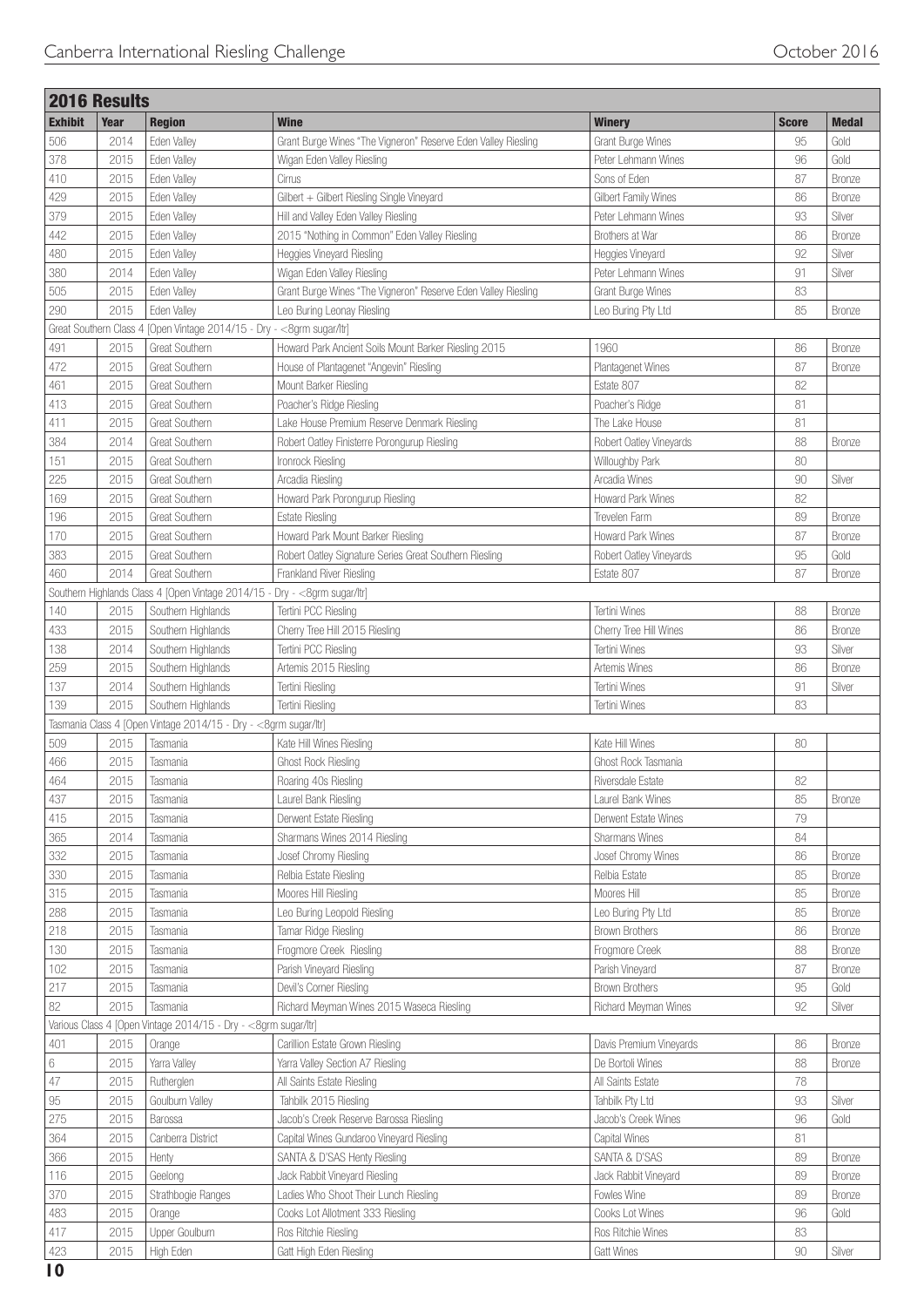ł

|                | <b>2016 Results</b> |                                                                       |                                                                                    |                                   |              |               |
|----------------|---------------------|-----------------------------------------------------------------------|------------------------------------------------------------------------------------|-----------------------------------|--------------|---------------|
| <b>Exhibit</b> | Year                | <b>Region</b>                                                         | <b>Wine</b>                                                                        | <b>Winery</b>                     | <b>Score</b> | <b>Medal</b>  |
| 435            | 2015                | Orange                                                                | Tamburlaine 2015 Orange Reserve Riesling                                           | Tamburlaine Wines                 | 87           | <b>Bronze</b> |
| 445            | 2015                | Mount Gambier                                                         | Di Giorgio Family Wines Kongorong Riesling                                         | Di Giorgio Family Wines           | 91           | Silver        |
| 456            | 2015                | Kangaroo Island                                                       | 2015 Dudley Cape Hart Riesling                                                     | Dudley Wines                      | 86           | <b>Bronze</b> |
| 463            | 2015                | Canberra District                                                     | Barton Estate Riley's Riesling                                                     | <b>Barton Estate</b>              | 84           |               |
| 369            | 2015                | Strathbogie Ranges                                                    | Stone Dwellers Riesling                                                            | Fowles Wine                       | 95           | Gold          |
| 519            | 2014                | Canberra District                                                     | Spring Range Wines Riesling                                                        | Spring Range Wines                | 82           |               |
| 523            | 2014                | Coonawarra                                                            | Coonawarra Riesling                                                                | <b>Blok Estate Coonawarra</b>     | 87           | <b>Bronze</b> |
|                |                     | Various Class 5 [Open Vintage 2014/15 - Semi Dry - 8-20grm sugar/ltr] |                                                                                    |                                   |              |               |
| 507            | 2014                | Coonawarra                                                            | Hoggies Estate Coonawarra Riesling                                                 | Hoggies Estate Wines              | 87           | <b>Bronze</b> |
| 468            | 2015                | Canberra District                                                     | 2015 Wallaroo Wines Riesling                                                       | Wallaroo Wines                    | 91           | Silver        |
| 358            | 2014                | King Valley                                                           | John Gehrig Wines 2014 Riesling                                                    | John Gehrig Wines                 | 78           |               |
| 115            | 2015                | Geelong                                                               | Jack Rabbit Vineyard Riesling                                                      | Jack Rabbit Vineyard              | 86           | <b>Bronze</b> |
| 192            | 2015                | Orange                                                                | Cargo Road Wines Riesling                                                          | Cargo Road Wines                  | 84           |               |
| 181            | 2015                | Eden Valley                                                           | Atrtiste Southface Riesling                                                        | The Collective Wine Company       | 88           | <b>Bronze</b> |
|                |                     |                                                                       |                                                                                    |                                   |              |               |
| 141            | 2015                | Southern Highlands                                                    | Tertini Semi-Dry Riesling                                                          | Tertini Wines                     | 84           |               |
| 99             | 2015                | Grampians                                                             | Montara Grampians Gold Rush Riesling                                               | Montara Grampians Wines           | 82           |               |
| 77             | 2015                | Mudgee                                                                | Robert Stein Half-Dry Riesling                                                     | Robert Stein Winery               | 82           |               |
| 126            | 2015                | Wrattonbully                                                          | Patrick Estate Riesling                                                            | Patrick of Coonawarra             | 88           | <b>Bronze</b> |
| 341            | 2015                | Tasmania                                                              | Bream Creek Riesling                                                               | Bream Creek Vineyard              | 95           | Gold          |
|                |                     |                                                                       | Various Class 6 [Open Vintage 2014/15 - Sweet includes Botrytis and Eiswein]       |                                   |              |               |
| 481            | 2015                | Eden Valley                                                           | Heggies Vineyard Botrtytis Riesling                                                | Heggies Vineyard                  | 96           | Gold          |
| 478            | 2015                | Eden Vallev                                                           | Pewsey Vale Prima Riesling                                                         | Pewsey Vale Vineyard              | 86           | <b>Bronze</b> |
| 476            | 2015                | Adelaide Hills                                                        | Mr. Riggs Ein Riese Riesling                                                       | Mr. Riggs Wine Company            | 84           |               |
| 426            | 2015                | Orange                                                                | Gilbert by Simon Gilbert Riesling rs 28                                            | Gilbert Family Wines              | 85           | Bronze        |
| 416            | 2015                | Tasmania                                                              | Derwent Estate Late Harvest Riesling                                               | Derwent Estate Wines              | 95           | Gold          |
| 404            | 2015                | McLaren Vale                                                          | The Noble Wrinkled Riesling                                                        | d'Arenberg                        | 93           | Silver        |
| 226            | 2015                | Great Southern                                                        | Luscious Lily                                                                      | Arcadia Wines                     | 86           | <b>Bronze</b> |
| 144            | 2015                | Orange                                                                | Brangayne of Orange Late Harvest Riesling                                          | Brangayne of Orange               | 91           | Silver        |
| 129            | 2015                | Tasmania                                                              | Frogmore Creek FGR Riesling                                                        | Frogmore Creek                    | 87           | <b>Bronze</b> |
| 58             | 2014                | Pemberton                                                             | 2014 Bellarmine Riesling Select                                                    | <b>Bellarmine Wines</b>           | 95           | Gold          |
| 27             | 2015                | Tasmania                                                              | Chartley Estate Late Harvest Riesling                                              | <b>Chartley Estate</b>            | 84           |               |
|                |                     |                                                                       | Clare Valley Class 7 [Museum Class Vintage 2013 and Prior - Dry - <8grm sugar/ltr] |                                   |              |               |
| 265            | 2003                | Clare Valley                                                          | Eldredge 2003 Riesling                                                             | Eldredge Vineyards                | 95           | Gold          |
| 18             | 2010                | Clare Valley                                                          | Sevenhill Cellars St Francis Xavier Museum Riesling                                | Sevenhill Cellars                 | 85           | <b>Bronze</b> |
| 34             | 2010                | Clare Valley                                                          | Reillys Watervale Riesling                                                         | Reillys Wines                     | 90           | Silver        |
| 52             | 2012                | Clare Valley                                                          | St Andrews Riesling                                                                | <b>Taylors Wines</b>              | 87           | <b>Bronze</b> |
| 55             | 2013                | Clare Valley                                                          | Polish Hill River Riesling                                                         | O'Leary Walker Wines              | 83           |               |
| 68             | 2010                | Clare Valley                                                          | Mort's Reserve Riesling                                                            | Kilikanoon Wines                  | 95           | Gold          |
| $90\,$         | 2006                | Clare Valley                                                          | Koonowla Riesling                                                                  | Koonowla Wines                    | 95           | Gold          |
| 104            | 2013                | Clare Valley                                                          | Jaeschkes Hill River Clare Estate Riesling                                         | Jaeschkes Hill River Clare Estate | 92           | Silver        |
| 110            | 2010                | Clare Valley                                                          | Paulett 2010 Aged Release Riesling                                                 | Paulett Wines                     | 93           | Silver        |
| 133            | 2013                | Clare Valley                                                          | Mintaro Riesling                                                                   | Mintaro Wines                     | 88           | Bronze        |
| 163            | 2010                | Clare Valley                                                          | Petaluma Hanlin Hill Clare Valley Riesling                                         | Petaluma Wines                    | 95           | Gold          |
| 12             | 2010                | Clare Valley                                                          | Ackland Riesling                                                                   | Knappstein Enterprise Winery      | 92           | Silver        |
|                |                     |                                                                       |                                                                                    |                                   | 96           |               |
| 264            | 2010                | Clare Valley                                                          | Eldredge 2010 Riesling                                                             | Eldredge Vineyards                |              | Gold          |
| 499            | 2013                | Clare Valley                                                          | Wines by KT Peglidis Vineyard Watervale Riesling                                   | Wines by KT                       | 88           | Bronze        |
| 289            | 2013                | Clare Valley                                                          | Leo Buring Leonay Mature Release Clare Valley Riesling                             | Leo Buring Pty Ltd                | 96           | Gold          |
| 302            | 2012                | Clare Valley                                                          | Shut the Gate Polish Hill River Riesling                                           | Shut the Gate Wines               | 91           | Silver        |
| 344            | 2010                | Clare Valley                                                          | Tim Adams Reserve Riesling                                                         | Tim Adams Wines Pty Ltd           | 93           | Silver        |
| 371            | 2011                | Clare Valley                                                          | ArtWine Riesling                                                                   | ArtWine                           | 95           | Gold          |
| 303            | 2012                | Clare Valley                                                          | Shut the Gate Watervale Riesling                                                   | Shut the Gate Wines               | 95           | Gold          |
| 345            | 2011                | Clare Valley                                                          | Tim Adams Riesling                                                                 | Tim Adams Wines Pty Ltd           | 88           | Bronze        |
| 372            | 2013                | Clare Valley                                                          | Glass Half Full Riesling                                                           | ArtWine                           | 90           | Silver        |
| 443            | 2012                | Clare Valley                                                          | Place in Time Sevenhill Riesling                                                   | Naked Run Wines                   | 95           | Gold          |
| 346            | 2010                | Clare Valley                                                          | Tim Adams Riesling                                                                 | Tim Adams Wines Pty Ltd           | 89           | Bronze        |
| 495            | 2009                | Clare Valley                                                          | Stone Bridge Wines Clare Valley 2009 Riesling                                      | Stone Bridge Wines                | 96           | Gold          |
| 177            | 2012                | Clare Valley                                                          | Florita                                                                            | Jim Barry Wines                   | 85           | Bronze        |
| 347            | 2008                | Clare Valley                                                          | Tim Adams Riesling                                                                 | Tim Adams Wines Pty Ltd           | 91           | Silver        |
|                |                     |                                                                       | Eden Valley Class 7 [Museum Class Vintage 2013 and Prior - Dry - < 8grm sugar/ltr] |                                   |              |               |
| $36\,$         | 2007                | Eden Valley                                                           | McGuigan Shortlist Riesling                                                        | Australian Vintage Ltd            | 96           | Gold          |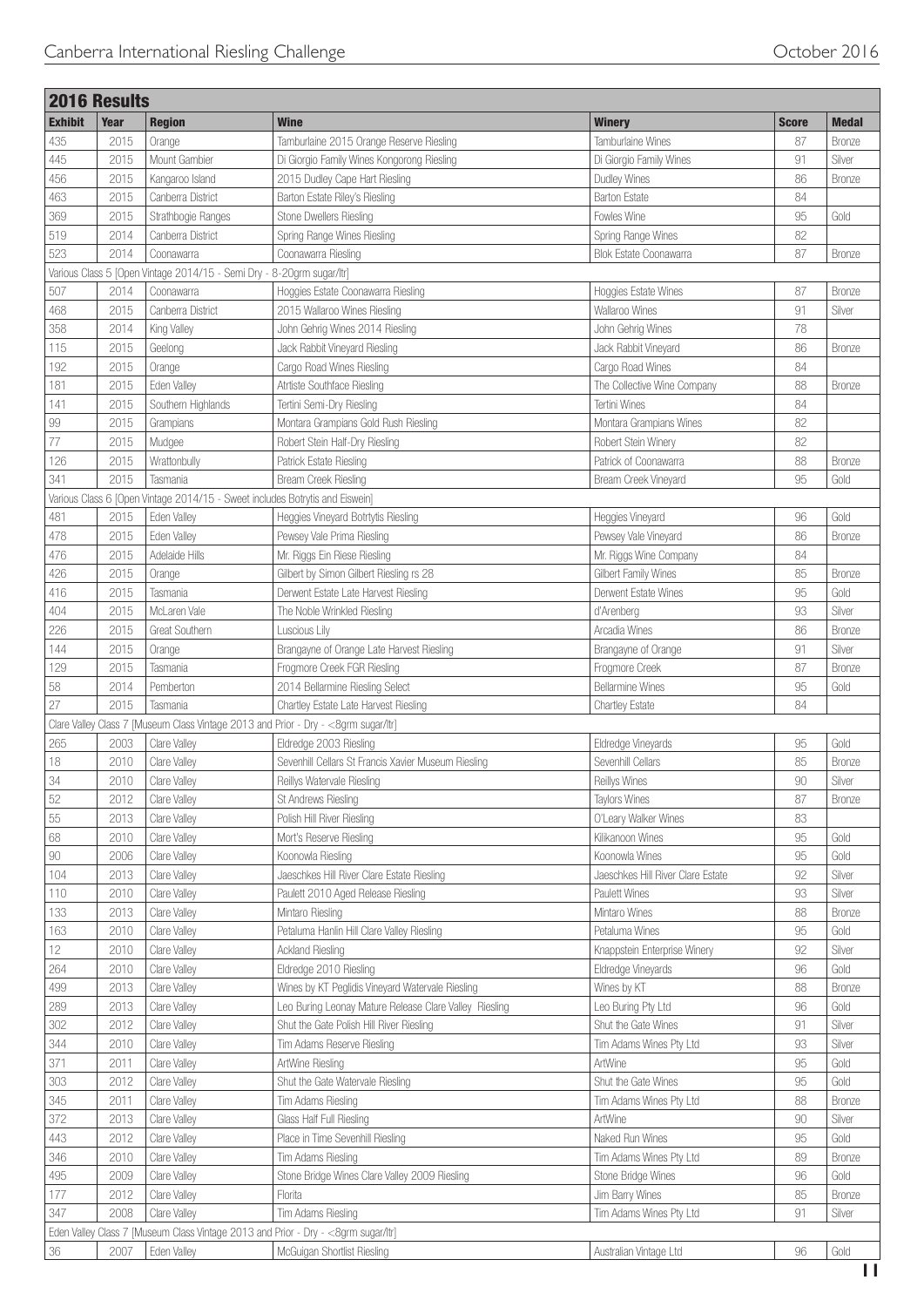| 2016 Results   |      |                                                                                |                                                                                             |                                               |              |               |
|----------------|------|--------------------------------------------------------------------------------|---------------------------------------------------------------------------------------------|-----------------------------------------------|--------------|---------------|
| <b>Exhibit</b> | Year | <b>Region</b>                                                                  | <b>Wine</b>                                                                                 | <b>Winery</b>                                 | <b>Score</b> | <b>Medal</b>  |
| 280            | 2011 | Eden Valley                                                                    | Jacob's Creek Steingarten Riesling                                                          | Jacob's Creek Wines                           | 86           | <b>Bronze</b> |
| 279            | 2012 | Eden Valley                                                                    | Jacob's Creek Steingarten Riesling                                                          | Jacob's Creek Wines                           | 92           | Silver        |
| 37             | 2008 | Eden Valley                                                                    | McGuigan Shortlist Riesling                                                                 | Australian Vintage Ltd                        | 90           | Silver        |
| 479            | 2011 | Eden Valley                                                                    | Pewsey Vale Vineyard The Contour Riesling                                                   | Pewsey Vale Vineyard                          | 91           | Silver        |
| 296            | 2009 | Eden Valley                                                                    | Wolf Blass White Label Riesling                                                             | Wolf Blass Wines Pty Ltd                      | 93           | Silver        |
| 38             | 2009 | Eden Valley                                                                    | McGuigan Shortlist Riesling                                                                 | Australian Vintage Ltd                        | 87           | <b>Bronze</b> |
| 299            | 2013 | Eden Valley                                                                    | Penfolds Aged Riesling                                                                      | Penfolds Wines Pty Ltd                        | 84           |               |
| 356            | 2011 | Eden Valley                                                                    | Poonawatta estate The Eden Riesling                                                         | Poonawatta                                    | 95           | Gold          |
| 39             | 2010 | Eden Valley                                                                    | McGuigan Shortlist Riesling                                                                 | Australian Vintage Ltd                        | 88           | <b>Bronze</b> |
| 381            | 2012 | Eden Valley                                                                    | Wigan Eden Valley Riesling                                                                  | Peter Lehmann Wines                           | 92           | Silver        |
| 430            | 2010 | Eden Valley                                                                    | Gilbert + Gilbert Riesling Museum Reserve                                                   | Gilbert Family Wines                          | 91           | Silver        |
| 40             | 2011 | Eden Valley                                                                    | McGuigan Shorlist Riesling                                                                  | Australian Vintage Ltd                        | 84           |               |
| 382            | 2011 | Eden Valley                                                                    | Wigan Eden Valley Riesling                                                                  | Peter Lehmann Wines                           | 95           | Gold          |
| 439            | 2011 | Eden Valley                                                                    | Eden Valley Reserve Riesling                                                                | <b>Bethany Wines</b>                          | 95           | Gold          |
| $41\,$         | 2012 | Eden Valley                                                                    | McGuigan Shortlist Riesling                                                                 | Australian Vintage Ltd                        | 88           | <b>Bronze</b> |
| 448            | 2009 | Eden Valley                                                                    | Forbes + Forbes Cellar Matured Riesling                                                     | Forbes Wine Company Pty Ltd                   |              |               |
| 278            | 2013 | Eden Valley                                                                    | Jacob's Creek Steingarten Riesling                                                          | Jacob's Creek Wines                           | 90           | Silver        |
| 42             | 2013 | Eden Valley                                                                    | McGuigan Shortlist Riesling                                                                 | Australian Vintage Ltd                        | 88           | Bronze        |
| 35             | 2005 | Eden Valley                                                                    | McGuigan Shortlist Riesling                                                                 | Australian Vintage Ltd                        | 93           | Silver        |
|                |      | Various Class 7 [Museum Class Vintage 2013 and Prior - Dry - <8grm sugar/ltr]  |                                                                                             |                                               |              |               |
| 446            | 2013 | Mount Gambier                                                                  | Di Giorgio Family Wines Kongorong Riesling                                                  | Di Giorgio Family Wines                       | 88           | Bronze        |
| 436            | 2004 | Orange                                                                         | Tamburlaine 2004 Reserve Riesling                                                           | Tamburlaine Wines                             | 95           | Gold          |
| 434            | 2008 | Southern Highlands                                                             | Cherry Tree Hill 2008 Riesling                                                              | Cherry Tree Hill Wines                        | 91           | Silver        |
| 427            | 2012 | Orange                                                                         | Gilbert by Simon Gilbert Riesling                                                           | Gilbert Family Wines                          | 92           | Silver        |
| 418            | 2012 | Upper Goulburn                                                                 | Ros Ritchie Riesling                                                                        | Ros Ritchie Wines                             | 84           |               |
| 414            | 2005 | Great Southern                                                                 | Poacher's Ridge Riesling                                                                    | Poacher's Ridge                               | 96           | Gold          |
| 395            | 2013 | Central Victoria                                                               | Blackwood Park Riesling                                                                     | Mitchelton Wines                              | 86           | <b>Bronze</b> |
| 391            | 2013 |                                                                                |                                                                                             |                                               | 84           |               |
| 171            | 2012 | Orange<br>Great Southern                                                       | Highland Heritage Estate Riesling<br>2012 Great Southern Museum Release Riesling            | Highland Heritage Estate<br>Howard Park Wines | 85           |               |
|                |      |                                                                                |                                                                                             |                                               |              |               |
| 143            | 2013 | Mount Gambier                                                                  | Sofiels Gift                                                                                | Koonara Wines                                 | 90           | Silver        |
| 96             | 2013 | Goulburn Valley                                                                | Tahbilk 2013 Riesling                                                                       | Tahbilk Pty Ltd                               | 87           | Bronze        |
| 78             | 2009 | Mudgee                                                                         | Robert Stein Riesling                                                                       | Robert Stein Winery                           | 97           | Trophy        |
| 142            | 2010 | Mount Gambier                                                                  | Sofiels Gift                                                                                | Koonara Wines                                 | 81           |               |
| 22             | 2013 | Central Victoria                                                               | Tar & Roses Lewis Riesling                                                                  | Tar & Roses                                   | 83           |               |
|                |      |                                                                                | Various Class 8 [Museum Class Vintage 2013 and Prior - Semi Dry - 8-20grm sugar/ltr]        |                                               |              |               |
| 127            | 2012 | Coonawarra                                                                     | Patrick of Coonawarra Aged Riesling                                                         | Patrick of Coonawarra                         | 95           | Gold          |
| 402            | 2010 | McLaren Vale                                                                   | The Dry Dam Riesling                                                                        | d'Arenbera                                    | 87           | <b>Bronze</b> |
| 392            | 2010 | Orange                                                                         | Highland Heritage Estate Riesling                                                           | Highland Heritage Estate                      | 96           | Gold          |
| 56             | 2013 | Clare Valley                                                                   | "22 Petals" Watervale Riesling                                                              | O'Leary Walker Wines                          | 87           | Bronze        |
| 128            | 2011 | Coonawarra                                                                     | Patrick of Coonawarra Aged Riesling                                                         | Patrick of Coonawarra                         | 86           | <b>Bronze</b> |
|                |      |                                                                                | Various Class 9 [Museum Class Vintage 2013 and Prior - Sweet includes Botrytis and Eiswein] |                                               |              |               |
| 398            | 2006 | Canberra District                                                              | Lark Hill Auslese Riesling                                                                  | Lark Hill Biodynamic Wines                    | 95           | Gold          |
| 393            | 2010 | Orange                                                                         | Highland Heritage Estate Riesling                                                           | Highland Heritage Estate                      | 86           | Bronze        |
| 216            | 2013 | King Valley                                                                    | Brown Brothers Patricia Noble Riesling                                                      | <b>Brown Brothers</b>                         | 96           | Gold          |
| 164            | 2009 | Clare Valley                                                                   | Petaluma Project Co. Clare Valley Riesling                                                  | Petaluma Wines                                | 83           |               |
|                |      | Various Class 19 [Specialty Riesling]                                          |                                                                                             |                                               |              |               |
| 508            | 2015 | Southern Highlands                                                             | Artemis 2015 Sparkling Riesling                                                             | Artemis Wines                                 | 85           | Bronze        |
| 281            | 2016 | Various                                                                        | Jacob's Creek Unvined Riesling                                                              | Jacob's Creek Wines                           | 85           | <b>Bronze</b> |
| 148            | 2016 | Canberra District                                                              | Ravensworth Riesling Ancestral                                                              | Ravensworth Wines                             | 80           |               |
| 203            | 2014 | Clare Valley                                                                   | Rieslingfreak No.9 Sekt Clare Valley Riesling                                               | John Hughes Wines                             | 85           |               |
| <b>Austria</b> |      |                                                                                |                                                                                             |                                               |              |               |
|                |      | Kamptal Class 10 [Current Vintage 2015 - Dry - <8g sugar/ltr]                  |                                                                                             |                                               |              |               |
| 323            | 2015 | Kamptal                                                                        | Riesling Zobinger Heiligenstein 10TW Alte Reben Kamptal DAC Reserve                         | Weingut Brundlmayer Langenois GmbH            | 82           |               |
| 453            | 2015 | Kamptal                                                                        | Riesling Zoebinger Terrassen                                                                | Weingut Peter Schweiger                       | 88           | Bronze        |
| 322            | 2015 | Kamptal                                                                        | Riesling Zobinger Heiligenstein 10TW Lyra Kamptal DAC Reserve                               | Weingut Brundlmayer Langenois GmbH            | 86           | Bronze        |
|                |      | Niederosterreich Class 11 [Current Vintage 2015- Semi Dry - 8-20grm sugar/ltr] |                                                                                             |                                               |              |               |
| 451            | 2015 | Niederosterreich                                                               | Lenz Riesling                                                                               | Winery Fred Loimer                            | 81           |               |
|                |      | Kamptal Class 10 [Current Vintage 2015 - Dry - <8g sugar/ltr]                  |                                                                                             |                                               |              |               |
| 324            | 2014 | Kamptal                                                                        | Riesling Zobinger Heiligenstein 10TW Alte Reben Kamptal DAC Reserve                         | Weingut Brundlmayer Langenois GmbH            | 88           | <b>Bronze</b> |
|                |      | Niederosterreich Class 13 [Open Vintage 2013/14 - Dry - < 8grm sugar/ltr]      |                                                                                             |                                               |              |               |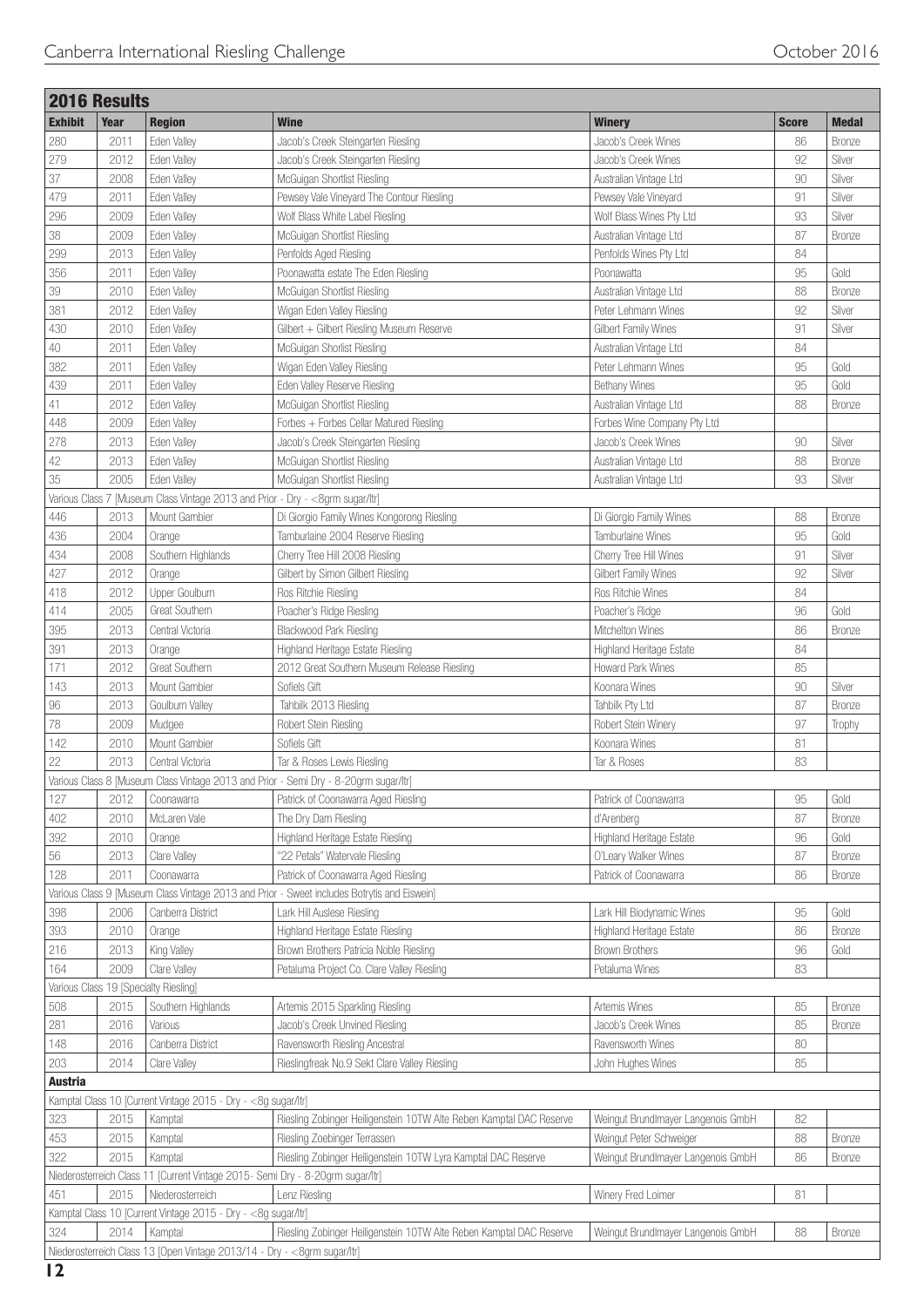|                | <b>2016 Results</b> |                                                                       |                                                                                            |                                    |              |               |
|----------------|---------------------|-----------------------------------------------------------------------|--------------------------------------------------------------------------------------------|------------------------------------|--------------|---------------|
| <b>Exhibit</b> | Year                | <b>Region</b>                                                         | <b>Wine</b>                                                                                | <b>Winery</b>                      | <b>Score</b> | <b>Medal</b>  |
| 452            | 2014                | Niederosterreich                                                      | Langenlois Loisberg Riesling, Kamptal DAC                                                  | Winery Fred Loimer                 | 83           |               |
|                |                     |                                                                       | Kamptal Class 16 [Museum Class Vintage 2012 and Prior - Dry - < 8grm sugar/ltr]            |                                    |              |               |
| 325            | 2012                | Kamptal                                                               | Riesling Zobinger Heiligenstein 10TW Alte Reben Kamptal DAC Reserve                        | Weingut Brundlmayer Langenois GmbH | 86           | Bronze        |
| <b>Canada</b>  |                     |                                                                       |                                                                                            |                                    |              |               |
|                |                     |                                                                       | Various Class 14 [Open Vintage 2013/14- Semi Dry - 8-20grm sugar/ltr]                      |                                    |              |               |
| 121            | 2014                | Okanagan Valley                                                       | Cedar Creek Platinum Block 3 Riesling                                                      | Cedar Creek Estate Winery          | 90           | Silver        |
| <b>France</b>  |                     |                                                                       |                                                                                            |                                    |              |               |
|                |                     | Alsace Class 10 [Current Vintage 2015 - Dry - <8g sugar/ltr]          |                                                                                            |                                    |              |               |
| 31             | 2015                | Alsace                                                                | Wolfberger Riesling                                                                        | Wolfberger                         | 90           | Silver        |
| 199            | 2015                | Alsace                                                                | Riesling AOC Alsace                                                                        | Cave Vinicole Jean Geiler          | 87           | Bronze        |
| 29             | 2015                | Alsace                                                                | <b>Riesling Reserve</b>                                                                    | Alsace Willm                       | 87           | Bronze        |
| 30             | 2015                | Alsace                                                                | Riesling Grand Cru Eichberg                                                                | Wolfberger                         | 81           |               |
| 28             | 2015                | Alsace                                                                | Riesling Cuvee Emile Willm                                                                 | Alsace Willm                       | 81           |               |
|                |                     | Various Class 13 [Open Vintage 2013/14 - Dry - < 8grm sugar/ltr]      |                                                                                            |                                    |              |               |
| 122            | 2014                | Alsace                                                                | <b>Riesling Screwcap</b>                                                                   | Dopff-au-Moulin                    | 83           |               |
|                |                     |                                                                       | Various Class 16 [Museum Class Vintage 2012 and Prior - Dry - <8grm sugar/ltr]             |                                    |              |               |
| 123            | 2011                | Alsace                                                                | Riesling Grand Cru Schoenenbourg de Riquewihr                                              | Dopff-au-Moulin                    | 84           |               |
| 198            | 2012                | Alsace                                                                | Riesling Alsace Grand Cru Kaefferkopf                                                      | Vins d'Alsace KUEHN S.A.           | 95           | Gold          |
|                |                     | Various Class 19 [Specialty Riesling]                                 |                                                                                            |                                    |              |               |
| 32             | <b>NV</b>           | Alsace                                                                | Cremant D'Alsace Riesling                                                                  | Wolfberger                         | 87           | Bronze        |
| Germany        |                     |                                                                       |                                                                                            |                                    |              |               |
|                |                     | Rheingau Class 10 [Current Vintage 2015 - Dry - <8g sugar/ltr]        |                                                                                            |                                    |              |               |
| 183            | 2015                | Rheingau                                                              | Prinz von Hessen Kabinett ROYAL                                                            | Weingut Prinz von Hessen           | 96           | Gold          |
| 247            | 2015                | Rheingau                                                              | 2015 Hattenheimer Schutzenhaus Riesling trocken VDP. ERSTE LAGE                            | Weingut Georg Müller Stiftung      | 86           | Bronze        |
| 230            | 2015                | Rheingau                                                              | Riesling Berglagen                                                                         | G.H. von Mumm                      | 95           | Gold          |
| 238            | 2015                | Rheingau                                                              | Hallgarten Riesling trocken Alte Reben VDP. ORTSWEIN                                       | Weingut Georg Müller Stiftung      | 95           | Gold          |
| 234            | 2015                | Rheingau                                                              | 50 Degree Riesling                                                                         | JWG Johannisberger Weinvertrieb KG | 88           | <b>Bronze</b> |
| 520            | 2015                | Rheingau                                                              | Rheingau Riesling, Volratz 1573 dry                                                        | Schloss Vollrads                   | 89           | <b>Bronze</b> |
|                |                     | Various Class 10 [Current Vintage 2015 - Dry - <8g sugar/ltr]         |                                                                                            |                                    |              |               |
| 450            | 2015                | Rheinhessen                                                           | Seifersheimer Riesling                                                                     | Weingut Seyberth                   | 93           | Silver        |
| 321            | 2015                | Franken                                                               | Wurzburger Stein Riesling Qualitaswein trocken GG                                          | Weingut Burgerspital               | 84           |               |
| 316            | 2015                | Rheinhessen                                                           | Cardinalis Dalsheimer Steig Riesling trocken                                               | Weingut Schales                    | 87           | Bronze        |
| 312            | 2015                | Palatinate (Pfalz)                                                    | Weingut Nett                                                                               | Decante This                       | 83           |               |
| 320            | 2015                | Franken                                                               | Randersackerer Marsberg Riesling Qualitatswein tocken VDP Erste. Lage                      | Weingut Burgerspital               | 86           | Bronze        |
|                |                     |                                                                       | Rheingau Class 11 [Current Vintage 2015- Semi Dry - 8-20grm sugar/ltr]                     |                                    |              |               |
| 522            | 2015                | Rheingau                                                              | Riesling Kabinett semi-dry                                                                 | <b>Schloss Vollrads</b>            | 84           |               |
| 248            | 2015                | Rheingau                                                              | 2015 Hattenheimer Schutzenhaus Riesling feinherb VDP. ERSTE LAGE                           | Weingut Georg Müller Stiftung      | 88           | Bronze        |
| 235            | 2015                | Rheingau                                                              | Schloss Johannisberger Riesling Rotlack                                                    | Schloss Johannisberg               | 83           |               |
| 182            | 2015                | Rheingau                                                              | Prinz von Hessen H-Riesling                                                                | Weingut Prinz von Hessen           | 91           | Silver        |
| 521            | 2015                | Rheingau                                                              | Riesling Quality semi-dry                                                                  | Schloss Vollrads                   | 94           | Silver        |
|                |                     | Various Class 11 [Current Vintage 2015- Semi Dry - 8-20grm sugar/ltr] |                                                                                            |                                    |              |               |
| 319            | 2015                | Franken                                                               | Wurzburger Stein Riesling Kabinett "Spitalseigel" VDP Erste Lage                           | Weingut Burgerspital               | 81           |               |
|                |                     |                                                                       | Rheingau Class 12 [Current Vintage 2015 - Sweet includes Botrytis and Eiswein]             |                                    |              |               |
| 244            | 2015                | Rheingau                                                              | 2015 Hattenheimer Nussbrunnen Riesling Auslese Goldkapsel VDP.<br><b>GROSSE LAGE</b>       | Weingut Georg Müller Stiftung      | 93           | Silver        |
| 338            | 2015                | Rheingau                                                              | Joern Riesling Holle                                                                       | Weinhandel Joern Goziewski         | 84           |               |
| 243            | 2015                | Rheingau                                                              | 2015 Hattenheimer Hassel Riesling Auslese Goldkapsel VDP. GROSSE<br>LAGE                   | Weingut Georg Müller Stiftung      | 93           | Silver        |
| 236            | 2015                | Rheingau                                                              | Schloss Johannisberger Riesling Grunlack                                                   | Schloss Johannisberg               | 90           | Silver        |
| 240            | 2015                | Rheingau                                                              | 2015 Hattenheimer Hassel Riesling Trockenbeerenauslese VDP. GROSSE<br>LAGE                 | Weingut Georg Müller Stiftung      | 97           | Trophy        |
| 233            | 2015                | Rheingau                                                              | Johannisberger Mittelholle Spatlese                                                        | G.H. von Mumm                      | 84           |               |
| 239            | 2015                | Rheingau                                                              | 2015 Hattenheimer Wisselbrunnen Riesling Spatlese VDP. GROSSE LAGE                         | Weingut Georg Müller Stiftung      | 95           | Gold          |
|                |                     |                                                                       | Various Class 12 [Current Vintage 2015 - Sweet includes Botrytis and Eiswein]              |                                    |              |               |
| 317            | 2015                | Rheinhessen                                                           | Schales Riesling Auslese Feinherb                                                          | Weingut Schales                    | 81           |               |
|                |                     | Rheingau Class 13 [Open Vintage 2013/14 - Dry - < 8grm sugar/ltr]     |                                                                                            |                                    |              |               |
| 241            | 2013                | Rheingau                                                              | Hattenheimer Nussbrunnen Riesling GG VDP. GROSSE LAGE                                      | Weingut Georg Müller Stiftung      | 95           | Gold          |
| 237            | 2014                | Rheingau                                                              | Schloss Johannisberger Riesling Silberlack                                                 | Schloss Johannisberg               | 84           |               |
| 231            | 2014                | Rheingau                                                              | Rudesheimer Berg Rottland GG                                                               | G.H. von Mumm                      | 85           | <b>Bronze</b> |
| 179            | 2014                | Rheingau                                                              | 2014er Erbacher Siegelsberg Cresentia Riesling trocken Goldkapsel<br>"Versteigerungsariat" | Kloster Eberbach                   | 92           | Silver        |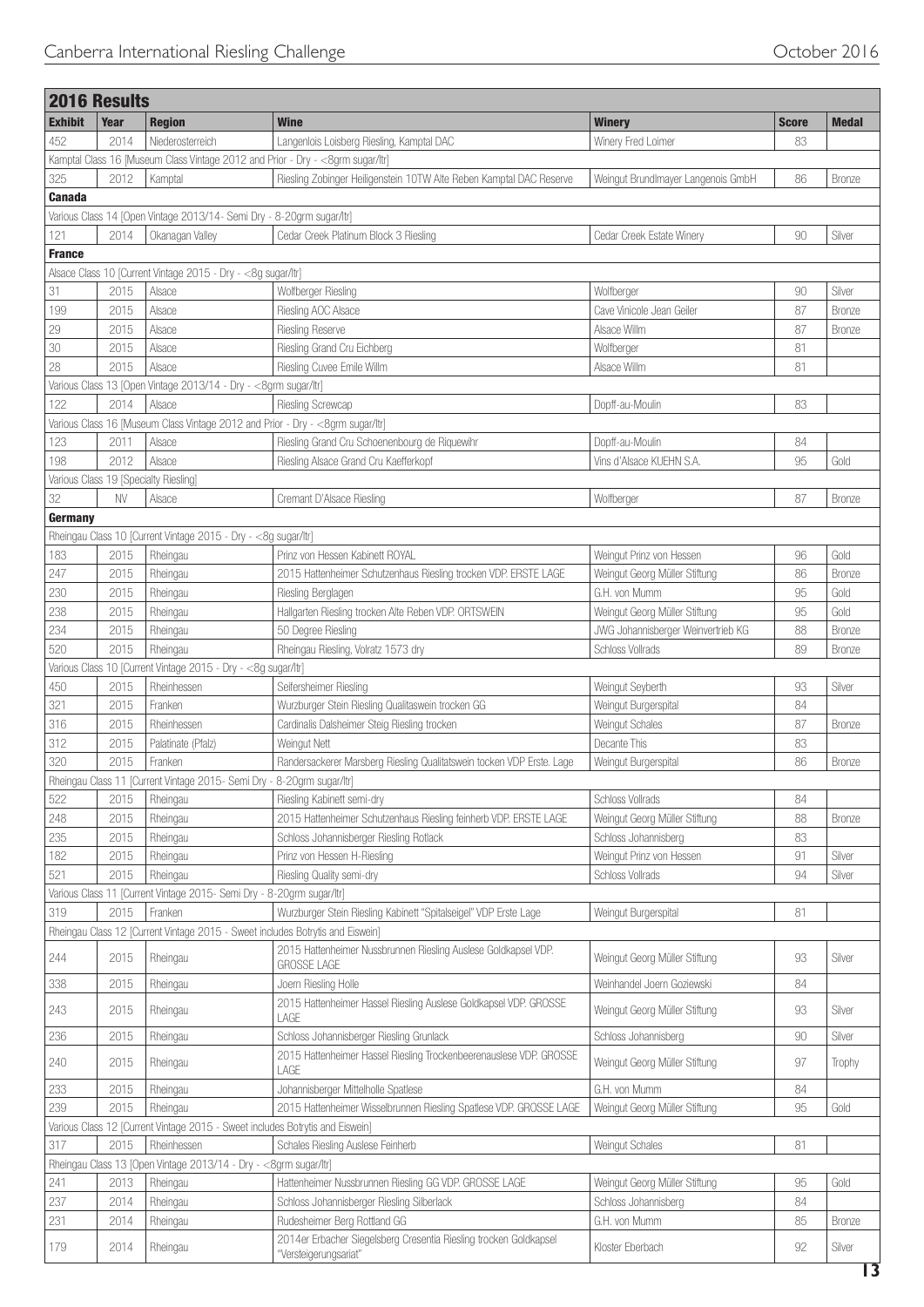| <b>2016 Results</b> |              |                                                                                  |                                                                                             |                               |              |               |
|---------------------|--------------|----------------------------------------------------------------------------------|---------------------------------------------------------------------------------------------|-------------------------------|--------------|---------------|
| <b>Exhibit</b>      | <b>Year</b>  | <b>Region</b>                                                                    | <b>Wine</b>                                                                                 | <b>Winery</b>                 | <b>Score</b> | <b>Medal</b>  |
| 69                  | 2014         | Rheingau                                                                         | Rheingau Riesling, Volratz 1573 Dry                                                         | <b>Schloss Vollrads</b>       | 82           |               |
| 184                 | 2014         | Rheingau                                                                         | Prinz von Hessen "Dachsfilet"                                                               | Weingut Prinz von Hessen      | 96           | Gold          |
|                     |              | Various Class 13 [Open Vintage 2013/14 - Dry - <8grm sugar/ltr]                  |                                                                                             |                               |              |               |
| 311                 | 2014         | Rheinhessen                                                                      | Weingut Lisa Bunn                                                                           | Decante This                  | 82           |               |
| 308                 | 2013         | Baden                                                                            | Weingut Dr Heger                                                                            | Decante This                  | 83           |               |
| 310                 | 2014         | Rheinhessen                                                                      | Weingut Lisa Bunn                                                                           | Decante This                  | 80           |               |
| 307                 | 2014         | Baden                                                                            | Weingut Dr Heger                                                                            | Decante This                  | 95           | Gold          |
|                     |              | Rheingau Class 14 [Open Vintage 2013/14- Semi Dry - 8-20grm sugar/ltr]           |                                                                                             |                               |              |               |
| 71                  | 2014         | Rheingau                                                                         | Riesling Kabinett Semi-Dry                                                                  | <b>Schloss Vollrads</b>       | 95           | Gold          |
| 251                 | 2014         | Rheingau                                                                         | Hattenheimer Wisselbrunnen Riesling feinherb VDP. GROSSE LAGE                               | Weingut Georg Müller Stiftung | 88           | Bronze        |
| 70                  | 2014         | Rheingau                                                                         | Riesling Quality Semi-Dry                                                                   | Schloss Vollrads              | 95           | Gold          |
| 232                 | 2014         | Rheingau                                                                         | <b>Riesling Eilfer</b>                                                                      | G.H. von Mumm                 | 87           | Bronze        |
| 250                 | 2014         | Rheingau                                                                         | 2014 Hattenheimer Nussbrunnen Riesling feinherb VDP. GROSSE LAGE                            | Weingut Georg Müller Stiftung | 87           | Bronze        |
|                     |              | Various Class 14 [Open Vintage 2013/14- Semi Dry - 8-20grm sugar/ltr]            |                                                                                             |                               |              |               |
| 98                  | 2014         | Mosel                                                                            | Peter Mertes Mosel Riesling                                                                 | <b>ALDI Stores</b>            | 83           |               |
|                     |              | Various Class 15 [Open Vintage 2013/14 - Sweet includes Botrytis and Eiswein]    |                                                                                             |                               |              |               |
| 246                 | 2014         | Rheingau                                                                         | Hattenheimer Hassel Riesling Kabinett VDP. GROSSE LAGE                                      | Weingut Georg Müller Stiftung | 88           | Bronze        |
| 245                 | 2013         | Rheingau                                                                         | 2013 Hattenheimer Hassel Riesling Spatlese VDP. GROSSE LAGE                                 | Weingut Georg Müller Stiftung | 95           | Gold          |
| 242                 | 2013         | Rheingau                                                                         | 2013 Hattenheimer Wisselbrunnen Riesling Spatlese VDP. GROSSE LAGE                          | Weingut Georg Müller Stiftung | 91           | Silver        |
|                     |              | Various Class 16 [Museum Class Vintage 2012 and Prior - Dry - < 8grm sugar/ltr]  |                                                                                             |                               |              |               |
| 318                 | 2010         | Rheinhessen                                                                      | Cardinalis Dalsheimer Steig Riesling trocken                                                | Weingut Schales               | 88           | Bronze        |
|                     |              |                                                                                  | Various Class 18 [Museum Class Vintage 2012and Prior - Sweet includes Botrytis and Eiswein] |                               |              |               |
| 249                 | 2012         | Rheingau                                                                         | 2012 Hattenheimer Hassel Riesling Eiswein                                                   | Weingut Georg Müller Stiftung | 91           | Silver        |
|                     |              | Various Class 19 [Specialty Riesling]                                            |                                                                                             |                               |              |               |
| 340                 | 2014         | Rheingau                                                                         | Joern Riesling Arancia                                                                      | Weinhandel Joern Goziewski    | 80           |               |
| 339                 | 2014         | Rheingau                                                                         | Joern Riesling Hasensprung Stuckfass                                                        | Weinhandel Joern Goziewski    | 81           |               |
| <b>New Zealand</b>  |              |                                                                                  |                                                                                             |                               |              |               |
|                     |              | Various Class 1 [Current Vintage 2016- Dry - <8g sugar/ltr]                      |                                                                                             |                               |              |               |
|                     |              |                                                                                  |                                                                                             | Hunter's Wines                | 82           |               |
| 349                 | 2016         | Marlborough                                                                      | Hunter's Marlborough Riesling                                                               |                               | 81           |               |
| 306                 | 2016<br>2016 | Marlborough<br>Marlborough                                                       | Yealands Estate Single Vineyard Riesling                                                    | Yealands Wine Group           | 88           |               |
| 305                 |              |                                                                                  | Peter Yealands Riesling                                                                     | Yealands Wine Group           |              | Bronze        |
|                     |              | Marlborough Class 4 [Open Vintage 2014/15 - Dry - <8grm sugar/ltr]               |                                                                                             |                               |              |               |
| 459                 | 2015         | Marlborough                                                                      | Allan Scott "Generations" Dry Riesling                                                      | Allan Scott Family Winemakers | 78           |               |
| 304                 | 2015         | Marlborough                                                                      | Peter Yealands Riesling                                                                     | Yealands Wine Group           | 83           |               |
| 152                 | 2014         | Marlborough                                                                      | Zephyr Riesling                                                                             | Zephyr - Glover Family Wines  | 96           | Trophy        |
| 64                  | 2015         | Marlborough                                                                      | Babich Family Estates Cowslip Valley Riesling                                               | <b>Babich Wines</b>           | 83           |               |
|                     |              | Various Class 4 [Open Vintage 2014/15 - Dry - < 8grm sugar/ltr]                  |                                                                                             |                               |              |               |
| 465                 | 2015         | Martinborough                                                                    | Dry River Craighall Riesling                                                                | Dry River Wines               | 86           | Bronze        |
| 309                 | 2015         | Martinborough                                                                    | Jonner Estate                                                                               | Decante This                  | 86           | Bronze        |
| 271                 | 2014         | Central Otago                                                                    | The Water Race Dry Riesling                                                                 | Domain Road Vineyard          | 95           | Gold          |
| 193                 | 2015         | Canterbury/Waipara Valley                                                        | The Bone Line Dry Riesling                                                                  | The Bone Line                 | 89           | <b>Bronze</b> |
| 189                 | 2015         | Martinborough                                                                    | Te Kairanga Riesling                                                                        | Foley Family Wines            | 86           | <b>Bronze</b> |
| $\mathbf 5$         | 2015         | Central Otago                                                                    | Mt Difficulty Dry Riesling                                                                  | Mt Difficulty Wines           | 80           |               |
|                     |              | Various Class 5 [Open Vintage 2014/15 - Semi Dry - 8-20grm sugar/ltr]            |                                                                                             |                               |              |               |
| 484                 | 2015         | Canterbury/Waipara Valley                                                        | Mud House 2015 Riesling, The Mound Vineyard, Waipara Valley                                 | Mud House                     | 93           | Silver        |
| 408                 | 2014         | Central Otago                                                                    | Invivo Central Otago Riesling                                                               | Invivo Wines                  | 77           |               |
| 272                 | 2014         | Central Otago                                                                    | Duffers Creek Riesling                                                                      | Domain Road Vineyard          | 94           | Silver        |
|                     |              | Marlborough Class 6 [Open Vintage 2014/15 - Sweet includes Botrytis and Eiswein] |                                                                                             |                               |              |               |
| 458                 | 2015         | Marlborough                                                                      | Allan Scott "Generations" Riesling                                                          | Allan Scott Family Winemakers | 86           | Bronze        |
| 350                 | 2014         | Marlborough                                                                      | Hunter's Hukapapa Dessert Riesling                                                          | Hunter's Wines                | 96           | Gold          |
| 157                 | 2015         | Marlborough                                                                      | Giesen Riesling                                                                             | Giesen Wines                  | 91           | Silver        |
| 457                 | 2015         | Marlborough                                                                      | Allan Scott Estate Riesling                                                                 | Allan Scott Family Winemakers | 81           |               |
|                     |              | Various Class 6 [Open Vintage 2014/15 - Sweet includes Botrytis and Eiswein]     |                                                                                             |                               |              |               |
| 3                   | 2015         | Central Otago                                                                    | Mt Difficulty Target Riesling                                                               | Mt Difficulty Wines           | 92           | Silver        |
| 194                 | 2014         | Canterbury/Waipara Valley                                                        | The Bone Line Hell Block Riesling                                                           | The Bone Line                 | 79           |               |
| 160                 | 2015         | Central Otago                                                                    | Rockburn Central Otago Tigermoth Riesling                                                   | Rockburn Wines Limited        | 82           |               |
| 4                   | 2015         | Central Otago                                                                    | Roaring Meg Riesling                                                                        | Mt Difficulty Wines           | 90           | Silver        |
|                     |              | Various Class 7 [Museum Class Vintage 2013 and Prior - Dry - <8grm sugar/ltr]    |                                                                                             |                               |              |               |
| 165                 | 2013         | Marlborough                                                                      | Tupari 2013 Riesling                                                                        | <b>Tupari Wines</b>           | 87           | Bronze        |
| $72\,$              | 2011         | Marlborough                                                                      | Loveblock Bone Dry Riesling                                                                 | Loveblock Vintners            | 92           | Silver        |